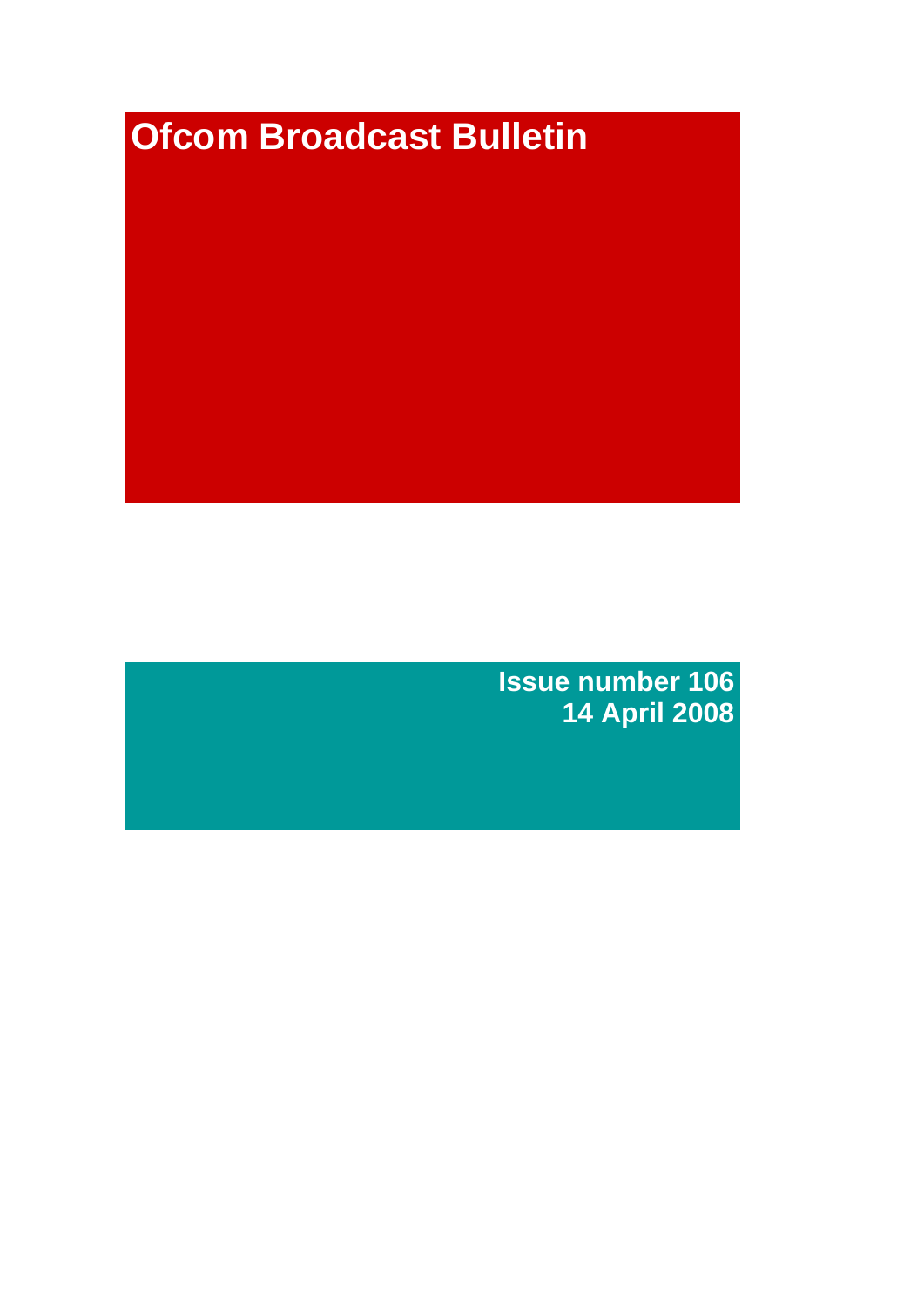# **Contents**

| <b>Introduction</b>                                                                            | 3  |
|------------------------------------------------------------------------------------------------|----|
| <b>Note to Broadcasters</b>                                                                    |    |
| Note to broadcasters - Changes to the Ofcom Broadcasting Code                                  | 4  |
| <b>Standards cases</b>                                                                         |    |
| Not in Breach                                                                                  |    |
| <b>Catherine Tate Christmas Show</b><br>BBC1, 25 December 2007, 22:30                          | 5  |
| <b>Fairness &amp; Privacy cases</b>                                                            |    |
| Upheld in part                                                                                 |    |
| Complaint by Ms K on behalf of her son, Child K<br>Child Chain Smoker, Channel 4, 28 June 2007 | 9  |
| <b>Not Upheld</b>                                                                              |    |
| <b>Complaint by Mr Robert Winsor</b><br>Channel 4 News, Channel 4, 25 January 2007             | 15 |
| Other programmes not in breach/outside remit                                                   | 19 |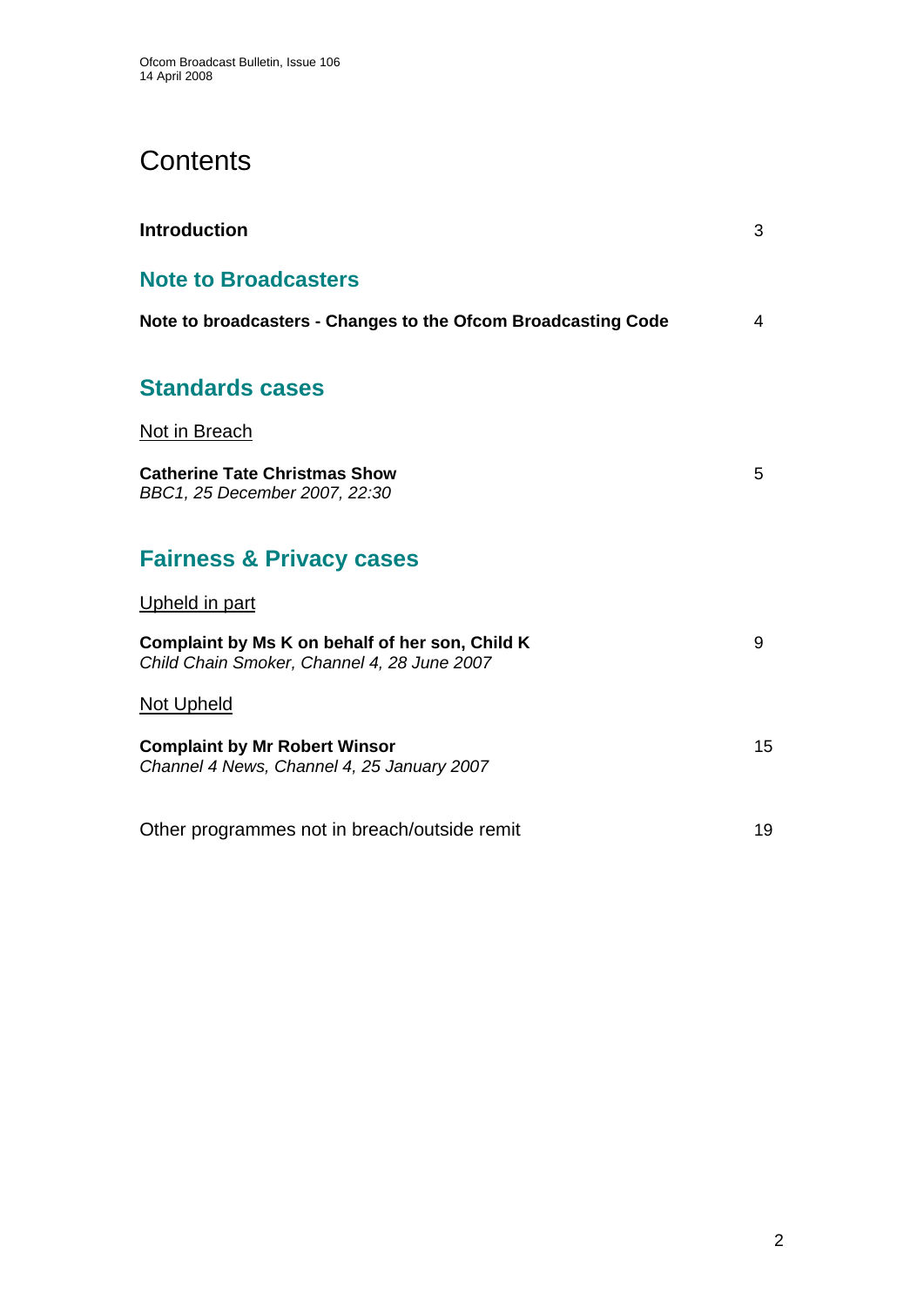# **Introduction**

Ofcom's Broadcasting Code ("the Code") took effect on 25 July 2005 (with the exception of Rule 10.17 which came into effect on 1 July 2005). This Code is used to assess the compliance of all programmes broadcast on or after 25 July 2005. The Broadcasting Code can be found at http://www.ofcom.org.uk/tv/ifi/codes/bcode/

The Rules on the Amount and Distribution of Advertising (RADA) apply to advertising issues within Ofcom's remit from 25 July 2005. The Rules can be found at http://www.ofcom.org.uk/tv/ifi/codes/advertising/#content

From time to time adjudications relating to advertising content may appear in the Bulletin in relation to areas of advertising regulation which remain with Ofcom (including the application of statutory sanctions by Ofcom).

It is Ofcom policy to state the full language used on air by broadcasters who are the subject of a complaint. Some of the language used in Ofcom Broadcast Bulletins may therefore cause offence.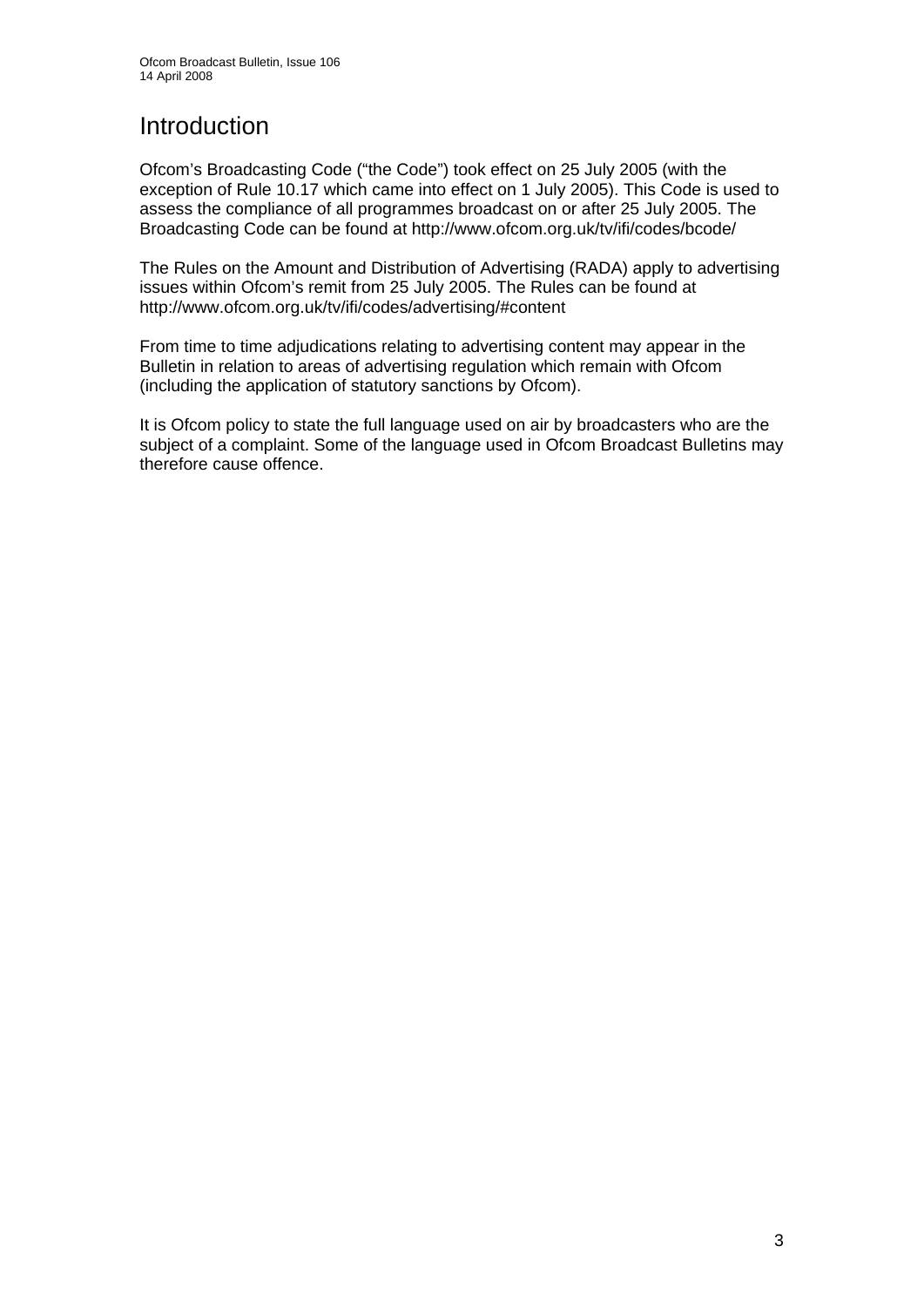## **Note to Broadcasters**

### **Changes to the Ofcom Broadcasting Code ("the Code")**

As required, from time to time it may be necessary for Ofcom to amend parts of the Code to take into account changes in legislation, regulatory practices and precedent. As Section 319 of the Communications Act 2003 (the Code, May 2005, Appendix 1, p.60) states:

 "It shall be the duty of OFCOM to set, and from time to time to review and revise, such standards for the content of programmes to be included in television and radio services as appear to them best calculated to secure the standards objectives."

Therefore, broadcasters, viewers, listeners and other interested parties are reminded to refer to the electronic version of the Code for the most up to date copy of any given section and related guidance.

This can be found at **<http://www.ofcom.org.uk/tv/ifi/codes/bcode/>**

Amongst the most significant changes since the Code was published in May 2005 are the following [additions are in *bold italics* and deletions are in strikethrough]:

• Section Nine, Sponsorship (pp.49-52)

Principle (p.49): *In this Principle, programmes include "channels" as defined below*…

Rules (p.50): Meaning of "sponsored programme", *"sponsored channel"*, and *"sponsor"*.

Prohibited and restricted sponsors (p.51):

Rule 9.2 *No channel or programme* may be sponsored by a sponsor that is not allowed to advertise on the relevant medium*.* with the exception of betting and gaming companies.

Rule 9.3 has been deleted and thus Rules 9.4 to 9.15 have been renumbered accordingly (i.e. they are now Rule 9.3 to 9.14).

• Section Ten, Commercial References and Other Matters (pp.53-58)

 Headline after 10.14 edited: *Appeals for* funds for programmes *or services*.

Rule 10.15 has been deleted and thus Rules 10.16, 10.17, 10.18 are now 10.15, 10.16, 10.17.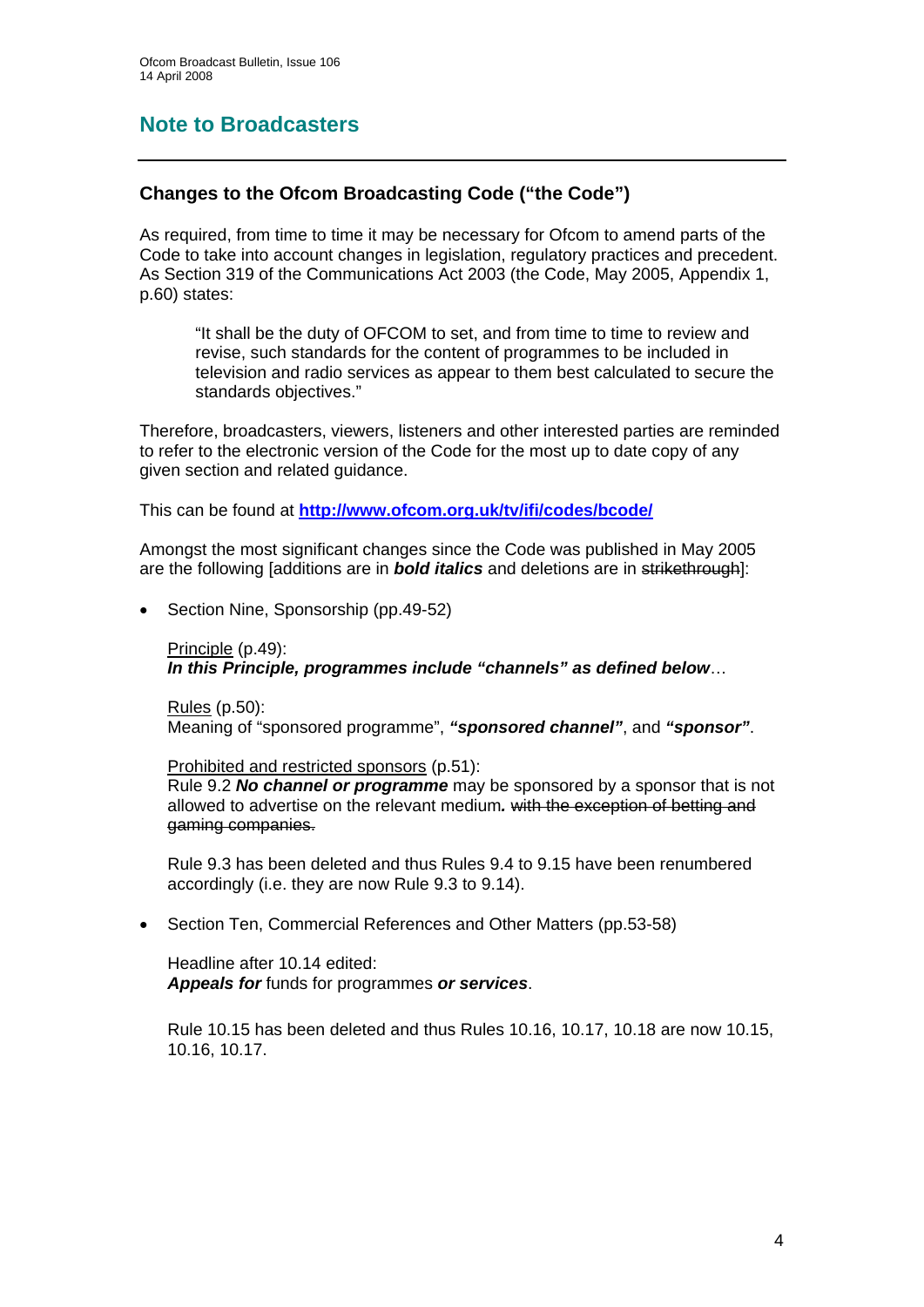## **Standards cases**

## **Not in Breach**

## **Catherine Tate Christmas Show**

*BBC1, 25 December 2007, 22:30* 

#### **Introduction**

*Catherine Tate* is an established comedy sketch series normally broadcast on BBC2. Ofcom received 42 complaints about the second Christmas Special broadcast on Christmas Day 2007 at 22.30 on BBC1.

During the course of the episode, the caricature of an elderly woman living in a council flat was featured. The character appeared to be a good-natured pensioner, but the moment people's backs were turned she became bad tempered and foul-mouthed. Ofcom received complaints about the use of strong language in this sketch, particularly on Christmas Day.

Another sequence of sketches featured a family from Northern Ireland who had discovered that their son was gay. The family were seen going to great lengths to ensure that the community knew they were happy with their son's sexuality. Complainants objected to what they considered to be a stereotypical view of a family from Northern Ireland; for instance the family were seen exchanging Christmas presents such as a balaclavas and a knuckle-duster. However, they also gave their son a present of a chocolate penis.

The episode also featured a promiscuous auxiliary nurse, called Bernie, who attempted to seduce guest star George Michael.

We asked the BBC to respond to the complaints that the material was offensive in light of Rule 2.3 of the Code (generally accepted standards; justification by context).

#### **Response**

The BBC pointed out that there have now been three (frequently repeated) series on BBC television and two Christmas specials, establishing the show as a "landmark contemporary comedy". It said that the general tone of the programme is very well recognised, with several *Catherine Tate* characters having become iconic figures in their own right, to the extent that they are depicted on greetings cards and some of their catchphrases have been adopted into everyday use. In 2006 the profile of the show was such that the then Prime Minister, Tony Blair, agreed to take part in a sketch for *Comic Relief*, in which he claimed to be *"not bovvered"* by the character Lauren.

The broadcaster said that it was aware that the composition of audiences on Christmas Day is not typical, with a higher than usual proportion of children viewing together with their families at various times. It said that its Christmas Day programming is designed to take account of this.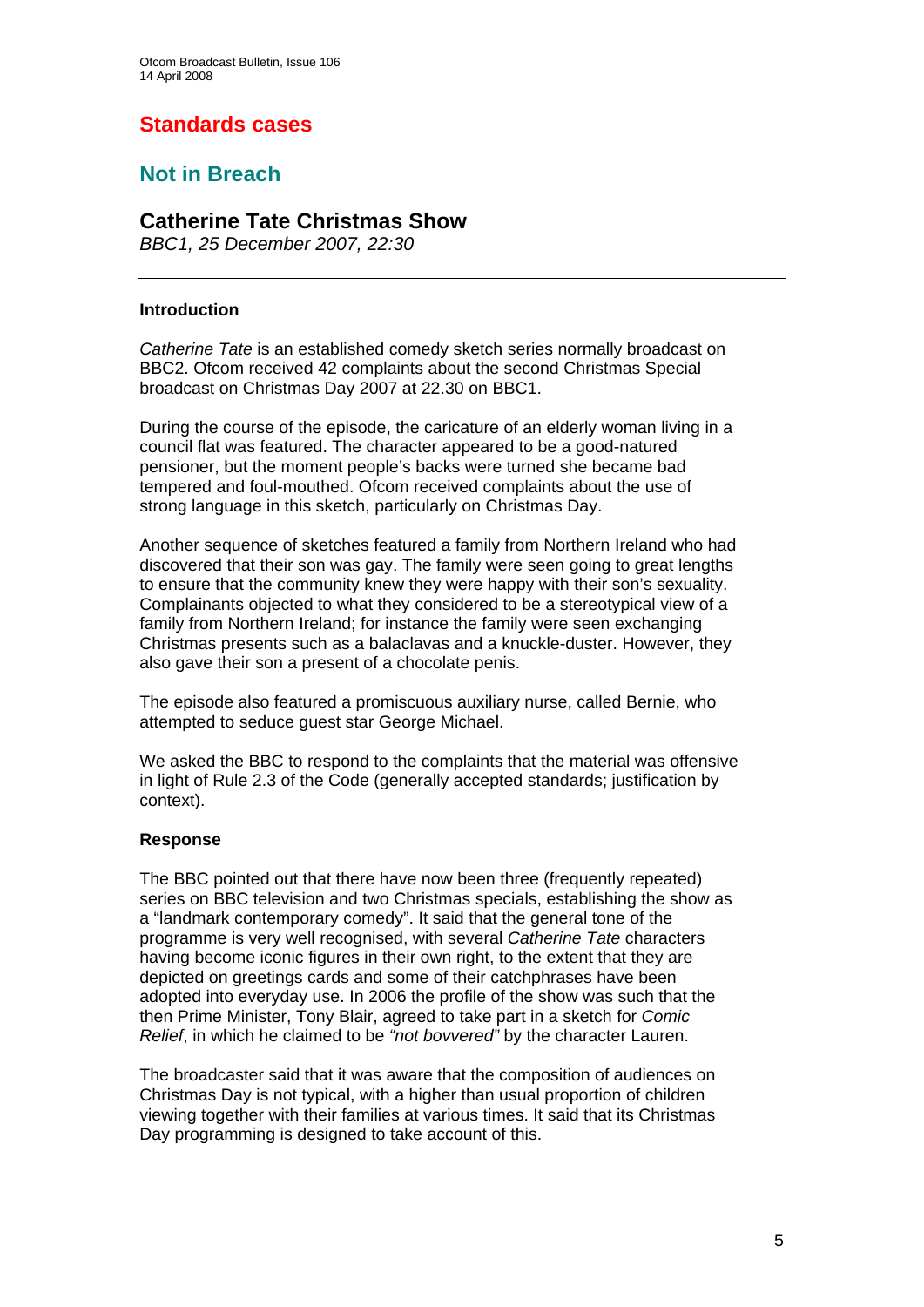At 22:30, *The Catherine Tate Christmas Show* was placed considerably later in the evening than the slots previously occupied by regular editions of the show well after the watershed. The BBC pointed out that the number of children in the audience for 2007 *Catherine Tate Christmas Show* was thus less than for the equivalent show in 2005, and within the range for the regular series.

It did not agree with the complainants that the show contained material that was out of keeping with normal expectations. Most of the sketches featured wellestablished characters behaving in their usual fashion (though with some seasonal twists). For example, the Taylor family, featuring the character Nan, has appeared in numerous sketches, with Nan's catch phrase *"what a fucking liberty"* as the standard punch line. The twist in the Christmas show was the introduction of her daughter, Diane, who took after her mother to the extent of mirroring her language and attitudes. Although this led to the f-word being used more often than is usual for the Taylor family sketch, it did not lead to the use of stronger language than has regularly proved acceptable, in this sketch and in other elements of the series. As usual, the pre-transmission announcement alerted viewers to the content of the programme, on this occasion in the following terms: *"Plenty of presents still under the tree here on BBC1, including this. If the little ones are still up, be warned, there's strong language in the Catherine Tate Christmas Show"*.

As to the use of this language on Christmas Day, the BBC said that it does not regard any word as being more obscene on one day than on another. It did take account of the different audience expectations on different occasions, but in its view it was not the general expectation of audiences that everything broadcast on Christmas Day should reflect its character as a religious festival. Meanwhile, it believed the scheduling of *The Catherine Tate Christmas Show* took due account of any expectations of differing family viewing patterns on 25 December.

Where the family from Northern Ireland was concerned, the BBC argued that, given the degree of exaggeration in this series of linked sketches, they could not reasonably have been interpreted as an attempt to stereotype any community in Northern Ireland. It believed that the sketches employed an established comedy tool of exaggerating an extreme attitude or situation - in this case sectarianism - to the point of absurdity and then undercutting it by the addition of incongruous elements. In the most extended of these sketches, the humour lay principally in the absurdity of juxtaposing the dark symbols of a campaign of terror, with the depiction of a loving exchange of family gifts on Christmas Day. Similarly, throughout the sketches, the family's endorsement and proclamation of their son's homosexuality stood in absurd contrast with their less than progressive attitudes in other matters.

It went on to say that all Catherine Tate's characters are extreme in some way, but that there was no suggestion that they are representative - that all elderly women swear like Nan Taylor, that all teenagers are as rude and disobliging as Lauren, or all nurses as incompetent and promiscuous as Bernie. It is the characters' very extremity which, in their view, guarded against their being taken as stereotypes of whole sections of the population.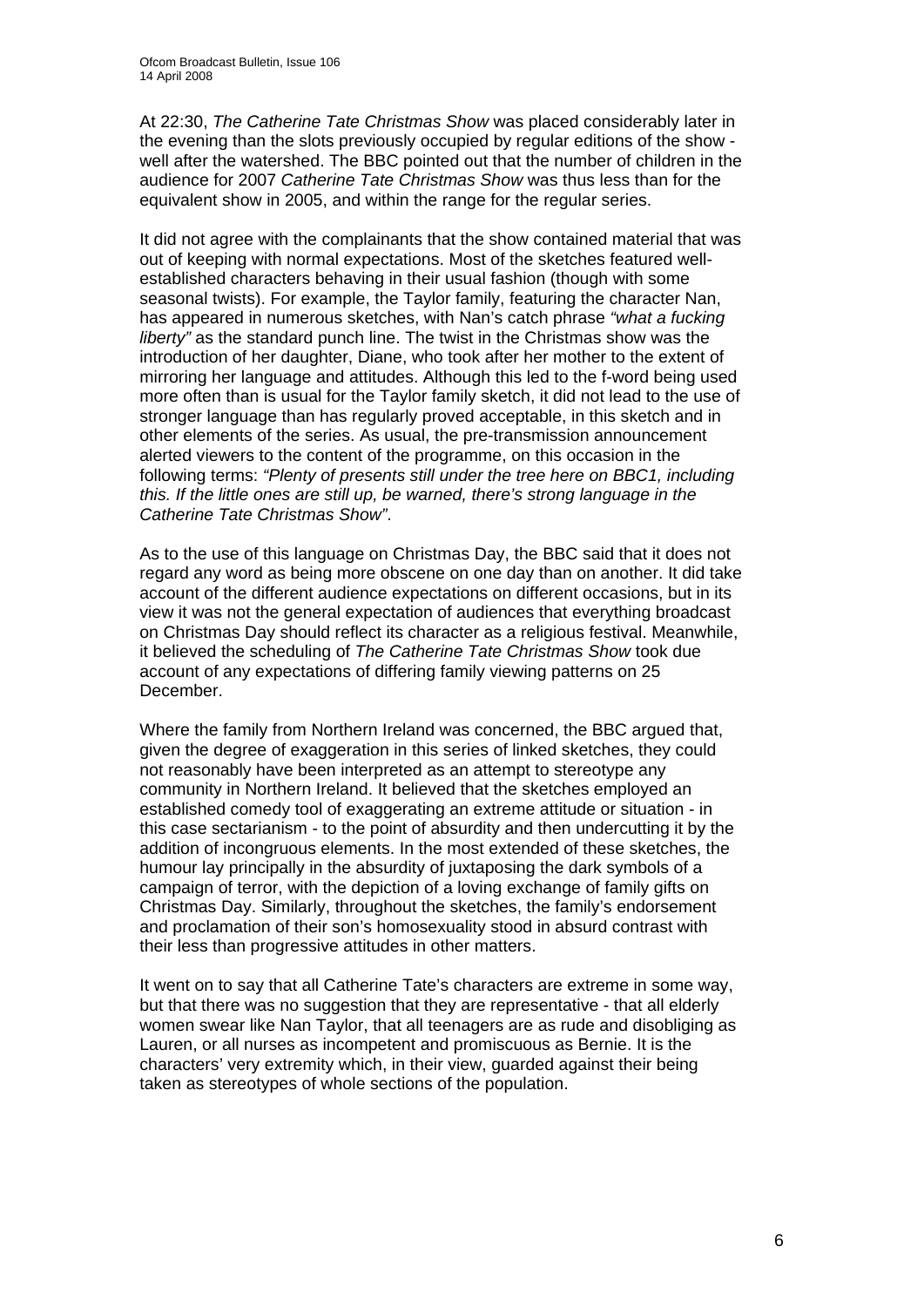#### **Decision**

In respect of the broadcast of the most offensive language, Ofcom noted that both the series and the characters portrayed were well-established and in a comedy show. Ofcom took account of the concerns that this show was broadcast on Christmas Day. However, Ofcom bore in mind the fact that it had been broadcast a full hour and a half after the watershed and that there had been very clear information at the start, acknowledging that some children may be up because it was Christmas, but making clear that the programme included strong language. Overall, in Ofcom's view, this episode was typical of the *Catherine Tate Show* and would not have gone beyond the expectations of its usual audience. For those not familiar with the content, the information given at the start of the programme was adequate. Therefore, In Ofcom's view, any possible offence was justified by the context.

In the case of the family from Northern Ireland, we recognise that offence could be caused by focusing on any given community. However, in Ofcom's view, it would have been clear to the audience that, in a comedy show such as this, exchanging Christmas gifts of terrorist paraphernalia was absurd in the extreme. Comedy has a long tradition of engaging with challenging subjects and confronting taboos. In this respect, Ofcom must regulate potentially offensive material in a manner that best guarantees an appropriate level of "freedom of expression" – the broadcasters' right to transmit information and ideas and viewers' right to receive them. Any interpretation of the Code must be seen against this background. Ofcom must therefore seek an appropriate balance between the potential for harm and offence and the broadcaster's right to freedom of expression, taking into account, for example, such things as the context of any particular programme.

While it is appreciated that sensitivities still remain in Northern Ireland, comedy, especially satirical comedy, frequently explores the darker side of humanity. In our view, this was the effect achieved by this sequence of sketches and consequently they were not in breach of the Code.

#### **Not in Breach**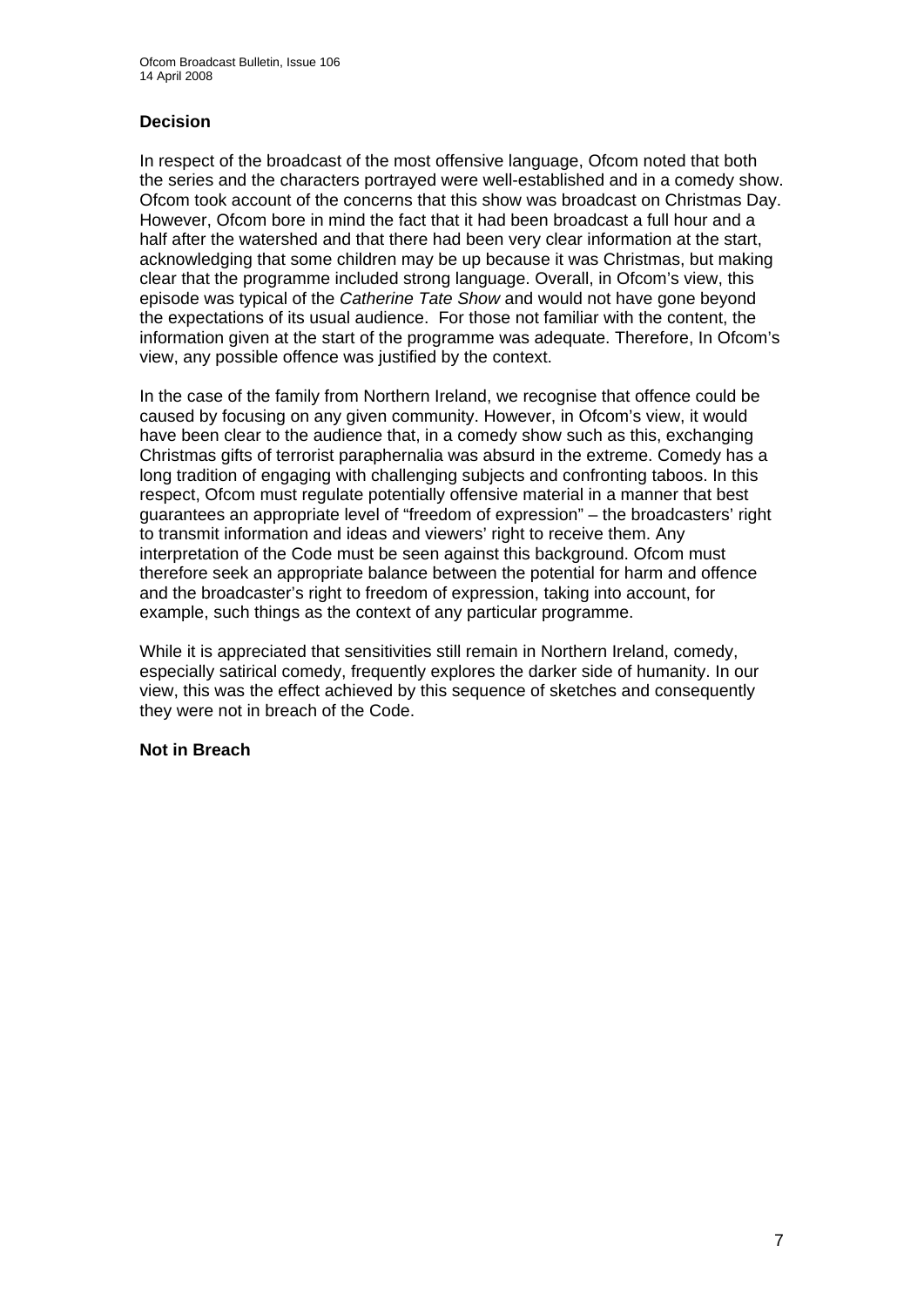# **Fairness and Privacy Cases**

# **Upheld in Part**

## **Complaint by Ms K on behalf of her son, Child K**

*Child Chain Smoker, Channel 4, 28 June 2007* 

**Summary:** Ofcom has upheld part of the complaint of unfair treatment and upheld the complaint of unwarranted infringement of privacy

A documentary, called *Child Chain Smoker* concerned a 13 year old boy called Joel who had been smoking cigarettes since he was eight years old. Child K featured in the documentary as Joel's friend. Footage of Child K (aged 14 years) was shown together with the commentary "*Joel usually seems to hang around with older boys like Acer and Child K*" and "*As with many kids, it was peer pressures that led to Joel's first cigarette*". The footage was obtained and subsequently broadcast without the consent of Child K's mother, Ms K.

Ms K complained that her son was treated unfairly in the programme and that his privacy was unwarrantably infringed in the making and broadcast of the programme.

Ofcom found as follows:

- a) Ofcom found that Child K was treated unfairly in the programme as broadcast, as valid and informed consent was not obtained for Child K's contribution from an appropriate adult. Further, Ofcom considered the need for such consent was underscored by the serious and sensitive subject matter of the programme.
- b) Ofcom found no unfairness to Child K as a result of him being associated with the "peers" who had introduced Joel to smoking. The programme did not show Child K smoking and did not state that Child K introduced Joel to smoking. Further, Ofcom considered that if an association was made by viewers, it was not unfair given that Child K was part of a group of Joel's friends who smoked. The programme made clear that other influences in Joel's life, besides his peers had led to him start and continue smoking,
- c) Ofcom found that Child K's privacy was unwarrantably infringed in the making and broadcast of the programme. In Ofcom's view, Child K had a legitimate expectation of privacy which was heightened by the additional vulnerability afforded to him on account of his age, together with the sensitive subject matter of the programme. Valid consent was not obtained for Child K's contribution and it was not warranted to record or broadcast the footage.

#### **Introduction**

On 28 June 2007, Channel 4 broadcast *Child Chain Smoker,* a documentary programme about a 13 year old boy called Joel who had been smoking cigarettes since he was eight years old. The programme followed aspects of Joel's day to day life and examined how he became a smoker and what steps were being taken by his mother to help him stop smoking.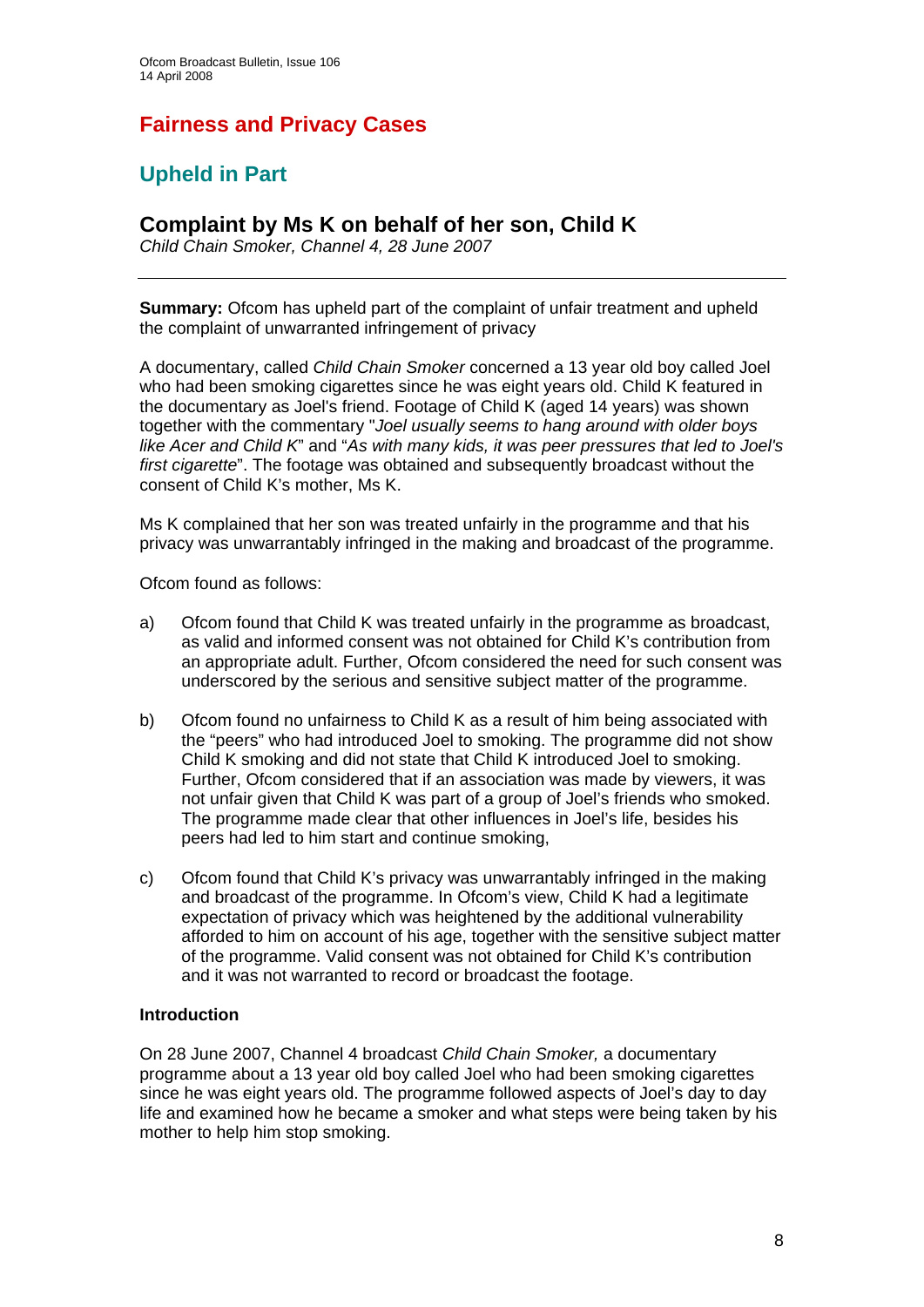During the programme, Joel was shown walking in the street and then eating in a shopping centre with two of his friends, Acer and Child K. The programme's commentary said that *"Joel usually seems to hang around with older boys like Acer and Child K"*. The commentary went on to state that Acer was also a heavy smoker, and footage of both Acer and Child K sitting with Joel was accompanied by the commentary *"As with many kids, it was peer pressure that led to Joel's first cigarette"*.

Ms K is the mother of Child K who appeared in the programme and was referred to as Child K. Child K was 14 years old when the filming took place.

Ms K complained to Ofcom on her son's behalf that he was treated unfairly in the programme and that his privacy was unwarrantably infringed in both the making and broadcast of the programme.

#### **The Complaint**

#### **Ms K's complaint**

In summary, Ms K complained that Child K was treated unfairly in the programme in that:

- a) Child K, who was 14 years old at the time of filming, contributed to the programme without his mother's consent.
- b) Child K was unfairly associated with the "peers" who had introduced Joel to smoking. Ms K said that, as a result of the programme, people where she and her son lived believed that Child K was responsible for introducing Joel to smoking. This was untrue and therefore unfair to Child K.

Ms K complained that her son's privacy was unwarrantably infringed in both the making and broadcast of the programme in that:

c) Child K, who was 14 years old at the time, was filmed and appeared in the programme without his mother's consent or knowledge.

#### **Channel 4's case**

In summary, Channel 4 responded to the complaint as follows:

- a) With respect to Ms K's complaint that Child K contributed to the programme without her consent, Channel 4 accepted that, on the assumption that Child K was 14 years old at the time of filming, consent from his parent or guardian should have been obtained prior to him being involved in the programme. Channel 4 said that whilst all other contributors had consent forms signed by their parents, Child K's consent form was signed by him as he advised the producer that he was not under 16 years of age. Channel 4 also said that the producer considered Child K did not appear vulnerable or incapable of making informed decisions and looked older than 15 years of age.
- b) In regard to Ms K's complaint that Child K was unfairly associated with the "peers" who had introduced Joel to smoking, Channel 4 stated that it agreed that the sequence in which Child K appeared portrayed Joel and Child K as being "associated". Further, Channel 4 accepted that an impression was given that Joel started smoking after spending time with his "peers". Channel 4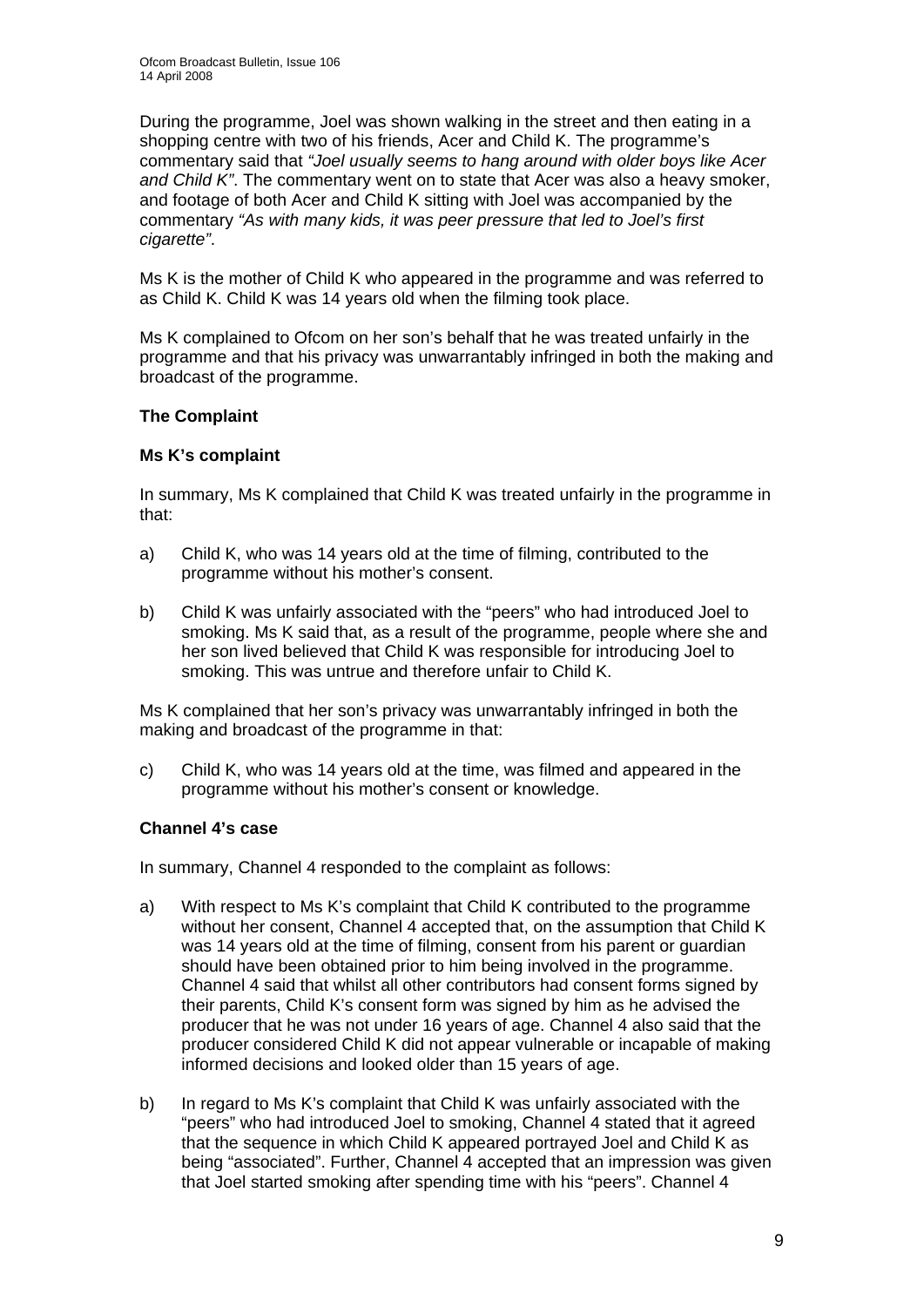contended that it was fair to make this claim in the broad sense of the expression "peer pressure".

 Channel 4 stated further that the sequence in question showed Joel and Acer smoking and discussing smoking. There was no discussion in the programme with Child K about smoking and the focus was on Acer and Joel. Channel 4 said that the programme did not make it explicit who had started Joel smoking and the term "peer pressure" was intended to be interpreted in the broad sense of the expression. Channel 4 then stated that even if Child K was considered to fall within Joel's peer group (which it believed he clearly did) it did not believe that the association with Joel's peer group was unfair to Child K taking into consideration the context of the programme and the material gathered and considered. Channel 4 referred to the full untransmitted material filmed and stated that this supported the notion that Joel started smoking due to peer pressure and also from being surrounded by smokers at home from a young age. Channel 4 concluded by stating that it would not be unfair or unreasonable to draw the inference that Child K played some part in Joel's smoking, even in the broad sense that he was a smoker and appeared not to condemn Joel smoking in the material gathered.

c) With respect to Ms K's complaint that Child K's privacy was infringed in the making and broadcast of the programme, Channel 4 stated that if Child K was under 16 years of age at the time of filming it accepted (in the absence of any public interest argument) that there was an unwarranted infringement of privacy.

 Channel 4 stated that the programme makers' failure to obtain consent from Ms K was not premised on a desire to deceive any party, but was due to the information provided to producers by Child K, namely, that he was not under 16 years of age. Channel 4 accepted that further checks should have been made in respect of Child K's age. It also stated that immediate action was taken to prevent the programme from being re-broadcast.

#### **Decision**

Ofcom's statutory duties include the application, in the case of all television and radio services, of standards which provide adequate protection to members of the public and all other persons from unfair treatment in programmes, and from unwarranted infringement of privacy in the making and broadcast of programmes, included in such services.

In carrying out its duties, Ofcom has regard to the need to secure that the application of these standards is in a manner that best guarantees an appropriate level of freedom of expression. Ofcom is also obliged to have regard in all cases, to the principles under which regulatory activities should be transparent, accountable, proportionate, consistent and targeted only at cases in which action is needed.

This case was considered by Ofcom's Executive Fairness Group. In reaching a decision it considered a recording of the programme, the written submissions from both parties and unedited material provided by Channel 4.

a) Ofcom first considered Ms K's complaint that Child K was treated unfairly in the programme as broadcast because he was 14 years of age at the time of filming and he contributed to the programme without her consent.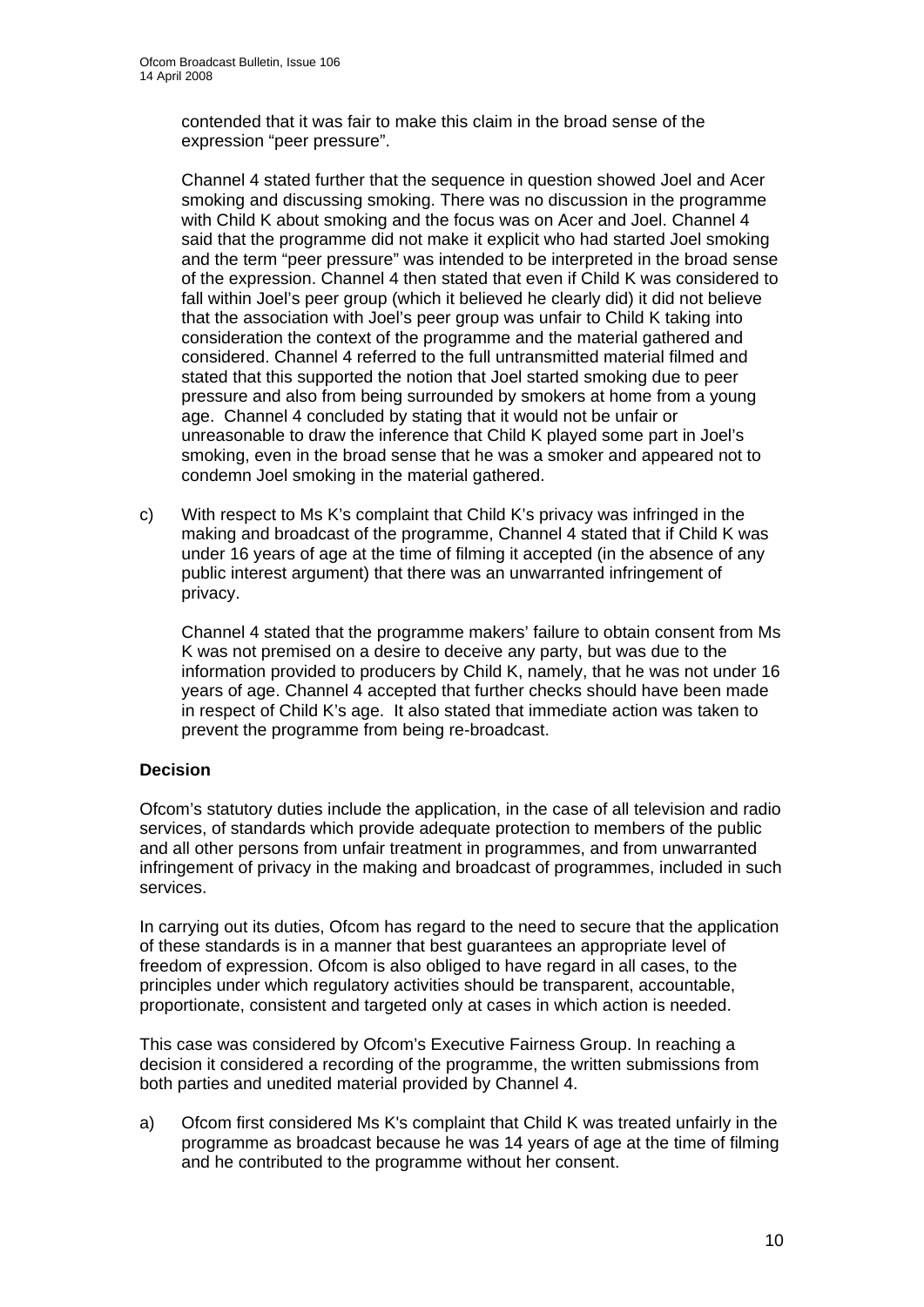In considering this head of complaint, Ofcom took account of Rule 7.1 of the Code, which states that broadcasters must avoid unjust or unfair treatment of individuals in programmes. Ofcom also took into account Practice 7.3 of the Code, which provides that where a person is invited to make a contribution to a programme they should normally be told matters such as the nature and purpose of the programme, the contribution they are expected to make and the areas of questioning. Taking measures such as these is likely to result in the consent that is given being 'informed consent'. Ofcom also had reference to Practice 7.4 of the Code, which provides that if a contributor is under sixteen, consent should normally be obtained from a parent or guardian, or other person of eighteen or over in loco parentis.

 Ofcom noted that Child K signed a consent form for his contribution and informed the programme makers that he was not under 16 years of age. However, Ofcom also noted that according to Ms K's complaint, Child K was 14 years of age at the time of filming. In accordance with the Code, the programme makers should therefore have obtained consent from Ms K (or any other appropriate person as provided for pursuant to the Code). Based on the information before Ofcom, valid and informed consent was not obtained for Child K's contribution from an appropriate adult.

 Ofcom noted that the programme was a documentary about Joel and his addiction to smoking. However, the programme also concerned a more general and serious examination of young children starting smoking and being unable to change their habits due to family circumstances and social pressures. In Ofcom's view the importance of obtaining valid consent for participation in this particular programme was underscored because of the serious and sensitive subject matter of the programme and because of the age of the contributors. Whilst Ofcom noted that Child K informed the programme makers that he was not under 16 years of age, Ofcom considered that they did not take sufficient measures to ensure they obtained appropriate consent for Child K's contribution in the programme.

 Taking the factors referred to above into account, Ofcom considered Child K was treated unfairly by being included in a programme of a sensitive and serious nature without the programme makers having obtained valid and informed consent from the appropriate person.

b) Ofcom next considered Ms K's complaint that Child K was unfairly associated with the "peers" who had introduced Joel to smoking.

In considering this head of complaint Ofcom took account of Rule 7.1 as detailed above in decision head (a). Ofcom also took into account Practice 7.9 of the Code, which states that broadcasters must take reasonable care to satisfy themselves that material facts have not been presented, disregarded or omitted in a way that is unfair to an individual or organisation.

 Having viewed the footage of Child K and the accompanying transcript of the programme, Ofcom noted the following relevant excerpts:

Joel, Acer and Child K are shown sitting at cafe table eating chicken and chips in Trafford Centre food court.

Commentary: *"Joel usually seemed to hang around with older boys like Acer and Child K. Acer was also a heavy smoker."*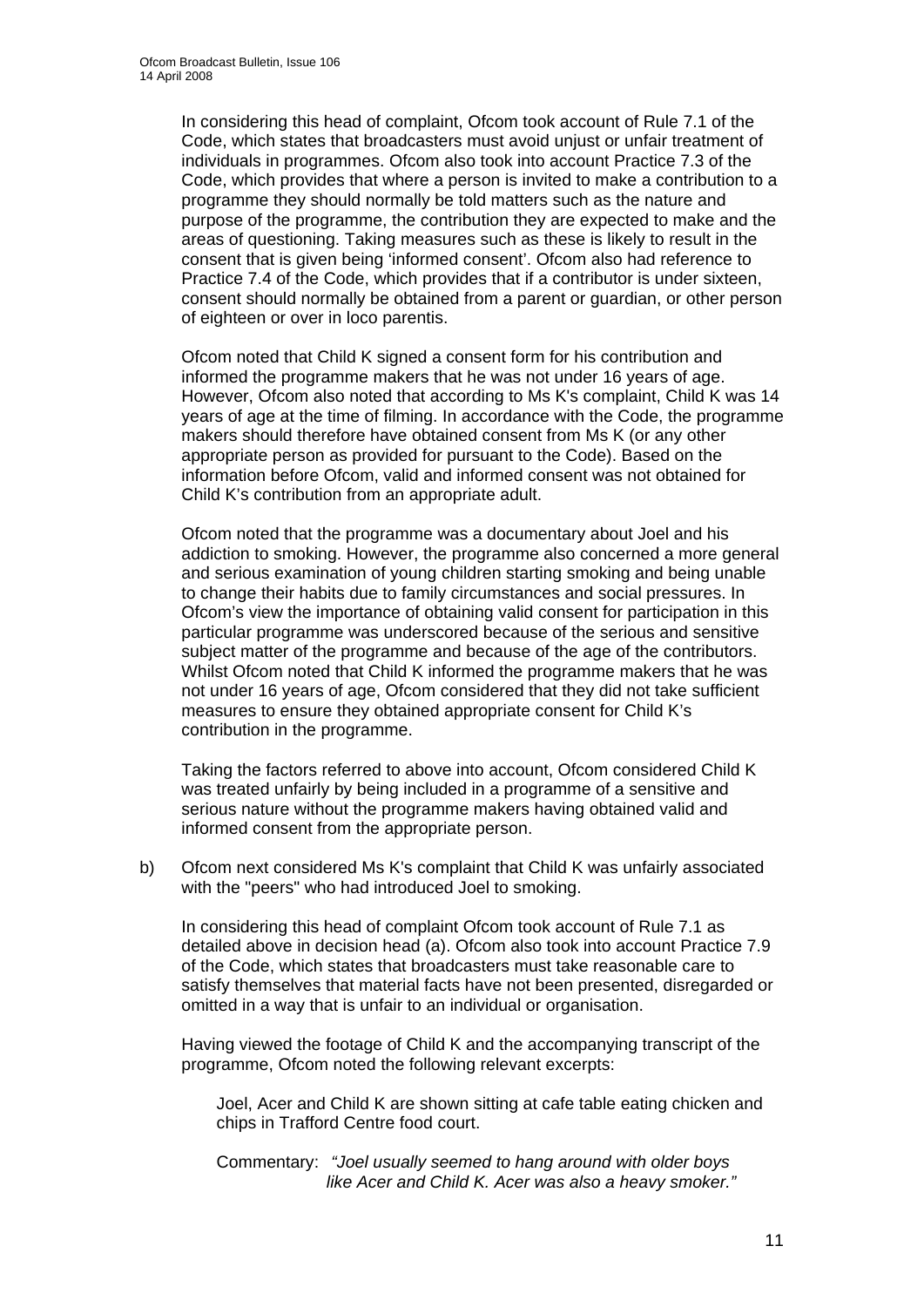Acer: *"Started when I was eleven, I'm fifteen now, well nearly sixteen."*  Presenter: *"Would you say you're properly addicted then?"*  Acer: *"Yeah. Because I can go without a cig, and then I just start getting agitated and all that."*  Joel: *"See no the thing with me is I just don't give a f--- like I'm not bothered me."*  Acer: *"You're not ars-d about stopping?"*  Joel: *"Hell sh-- no, I aint gonna stop."*  Commentary: *"As with many kids it was peer pressure that led to Joel's first cigarette."*

 In Ofcom's view the focus of the sequence in which Child K was featured was notably on Joel and Acer and the interviewer's questions regarding being addicted to smoking were directed at Joel and Acer. Further, although in the untransmitted footage Child K admitted he was a smoker, there were no shots in which Child K was shown smoking and at no stage in the programme did Joel state that Child K introduced him to smoking.

 Notwithstanding this, Ofcom recognised that there may have been a risk that viewers would have associated Child K with the "peers" who had introduced Joel to smoking because he was shown spending time with Joel and Acer (who is also a smoker) in the programme.

 However, in Ofcom's view, the programme's portrayal of Child K as being associated with Joel's "peers" was not unfair given that he was part of a group of Joel's friends who smoked. Furthermore, in Ofcom's view, it was made clear in the programme that other influences in Joel's life, besides his peers had led to him start and continue smoking, in particular, his family circumstances. On this basis, Ofcom found that the section of the programme which included Child K did not unfairly associate him with the "peers" who had introduced Joel to smoking.

Accordingly, Ofcom found no unfairness to Child K in this respect.

c) Ofcom next considered Ms K's complaint that the programme makers unwarrantably infringed Child K's privacy by filming and broadcasting footage of him without his mother's consent or knowledge. Ofcom first considered Ms K's complaint in respect of the making of the programme.

 Rule 8.1 of the Code requires that any infringement of privacy in programmes, or in connection with obtaining material included in programmes, must be warranted.

 In considering this head of complaint, Ofcom took account of Practice 8.20 of the Code which provides that broadcasters should pay particular attention to the privacy of people under sixteen. Ofcom also took account of Practice 8.22 which provides that persons under sixteen should not be questioned about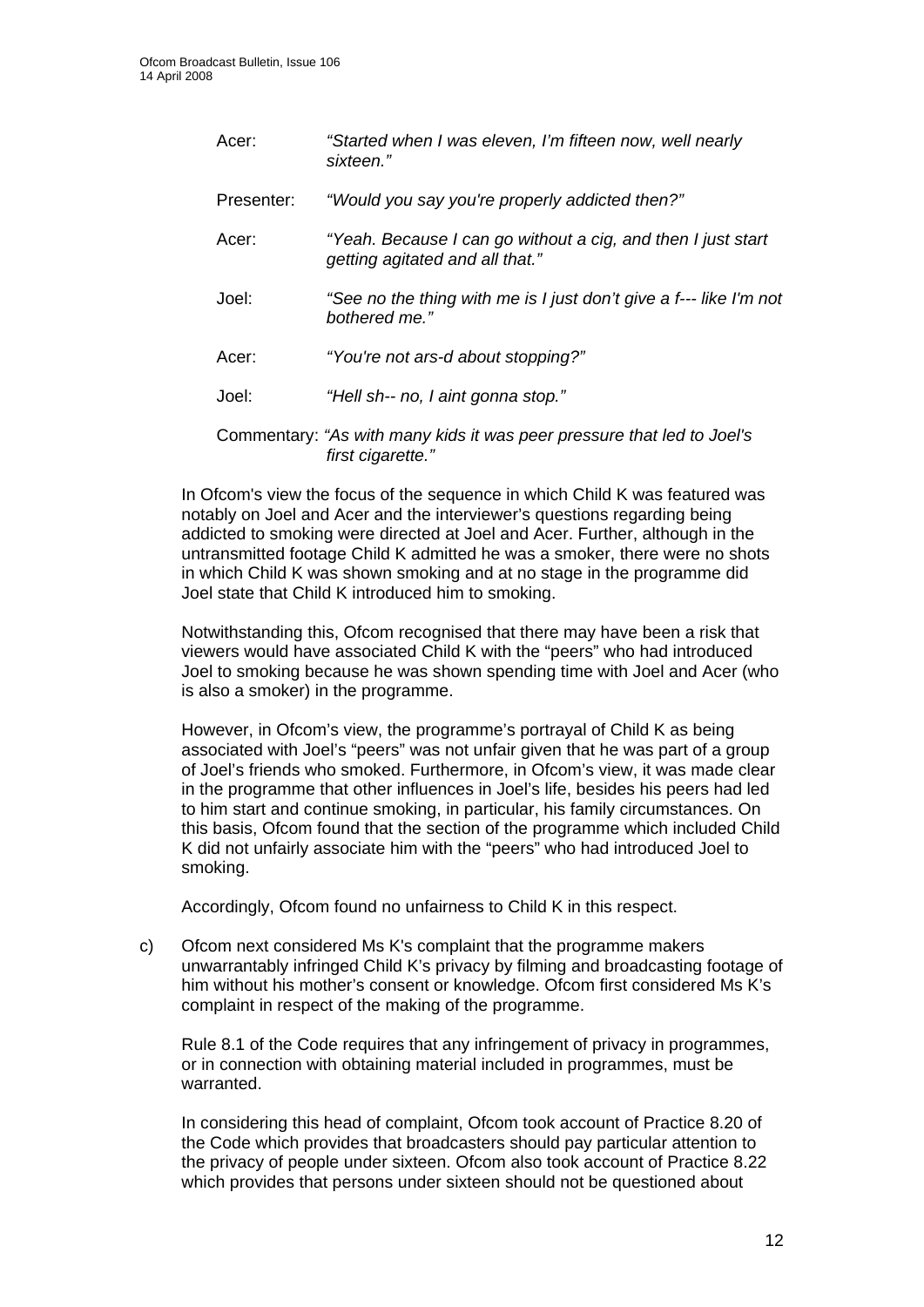private matters without the consent of a parent, guardian or other person of eighteen or over in loco parentis, unless it is warranted to proceed without consent.

 In Ofcom's view, the line to be drawn between the public's right to information and the citizen's right to privacy can sometimes be a fine one. When considering and adjudicating on a complaint of unwarranted infringement of privacy, Ofcom must therefore address itself to three distinct questions: First, whether there was a legitimate expectation of privacy, if so, whether there been an infringement of that privacy? And, if so, was it warranted?

 Taking into account the Code provisions, Ofcom examined the footage of Child K. Whilst Ofcom recognised that Child K was filmed openly and in a public place, Ofcom considered Child K's expectation of privacy was heightened by the additional vulnerability afforded to him on account of his age (being 14 years old at the time of filming) and the subject matter of the programme. As discussed at decision head (a), Ofcom considered the subject matter of the programme to be of a sensitive nature, covering serious social issues pertaining to young children smoking. Taking into account these factors, Ofcom was satisfied that Child K had a legitimate expectation of privacy.

 Ofcom considered Child K's privacy was infringed by the recording of the footage and further, that the infringement of his privacy was not warranted in the circumstances. In reaching this view, Ofcom considered that whilst Child K signed the consent form and informed the programme makers he was 16 years of age, the measures taken by the programme makers to ensure valid consent was obtained to record footage of Child K were not sufficient in the circumstances. In this regard, Ofcom noted that appropriate caution was taken by the programme makers in respect of the other participants in the programme and that whilst Child K may have appeared older than Joel or Acer, considerable caution regarding securing consent must always be taken where there is a risk of uncertainty regarding age. Further to this, Ofcom noted from the untransmitted material that Child K was questioned as to whether he smoked, when he started and for how long he had smoked. In Ofcom's view, the questioning related to issues of a private nature and, in view of Child K's age, this was not appropriate without appropriate consent. Consent ought to have been sought from the appropriate person for the interview with Child K.

 For the reasons detailed above, together with the absence of any over-riding public interest in filming the specific footage of Child K, filming him was not warranted. Accordingly, Ofcom found that Child K's privacy was unwarrantably infringed in the making of the programme.

 Ofcom next considered whether Child K's privacy was infringed in the broadcast of the programme. In considering this aspect of the complaint, Ofcom had particular reference to Practice 8.20, as set out above and to Practice 8.21 of the Code. Practice 8.21 provides that where a programme features an individual under 16 or a vulnerable person in a way that infringes privacy, consent must be obtained from a parent, guardian or other person of 18 or over in loco parentis and wherever possible, the individual concerned unless the subject matter is trivial or uncontroversial and the participation is minor, or it is warranted to proceed without consent.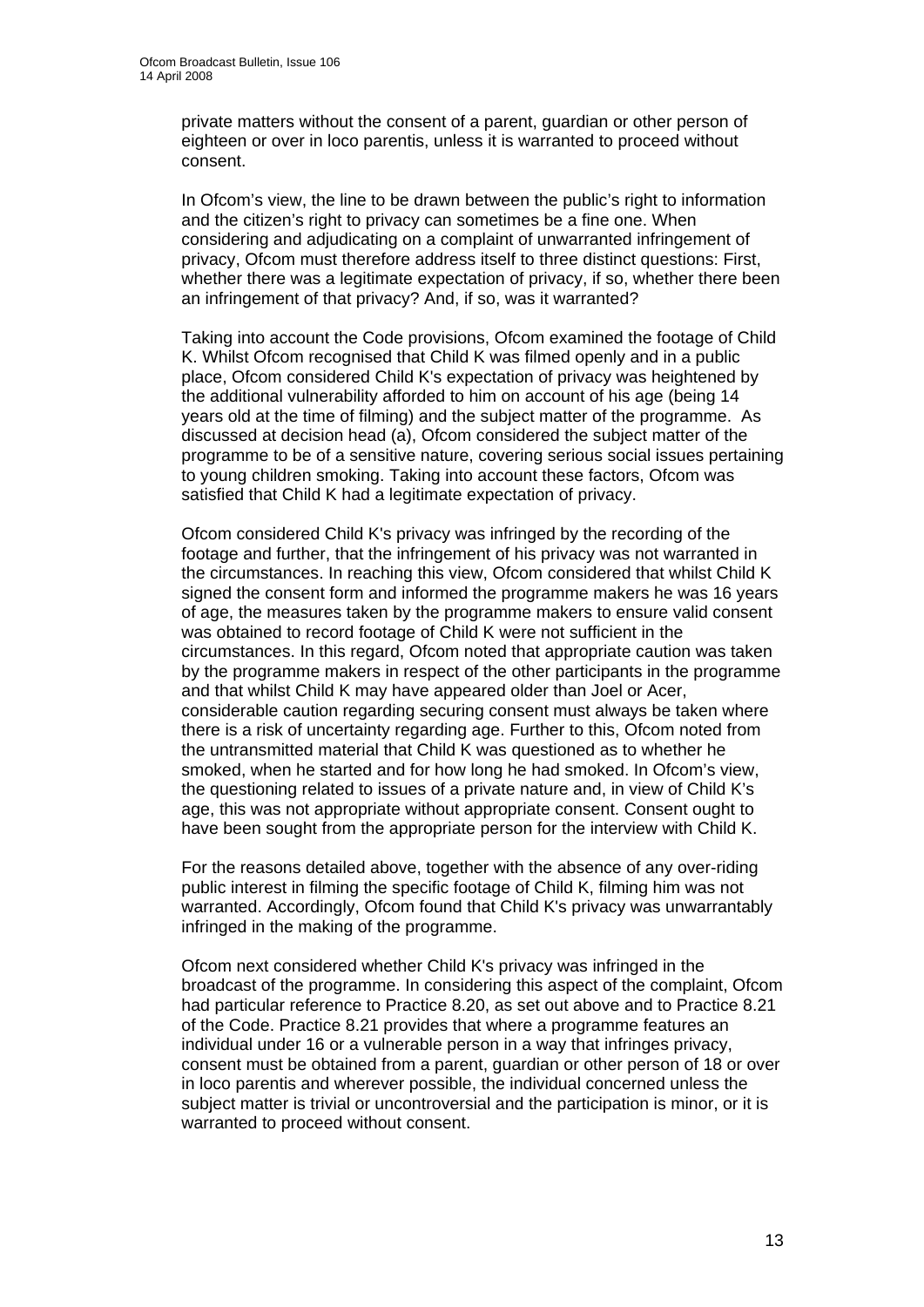For the reasons discussed above, namely Child K's age and the subject matter under discussion, Ofcom found that Child K had a legitimate expectation of privacy in relation to the broadcast of the material of him.

 Ofcom considered Child K's privacy was infringed in the broadcast of the footage of him as he was visually identifiable and referred to by name in the programme. Further, as discussed at decision head (a), consent was not obtained from Ms K (or any other appropriate person) and the consent obtained from Child K was not considered valid in the circumstances. In Ofcom's view, it was not warranted to include footage of Child K in the programme without having sought the appropriate consent, particularly given the sensitive nature of the documentary's topic, namely underage smoking.

 The complaint of unwarranted infringement of Child K's privacy in the broadcast of the programme was upheld.

**Accordingly, Ms K's complaint of unfair treatment of Child K was partly upheld and the broadcaster found to be in breach of Rule 7.1. The complaint of unwarranted infringement of Child K's privacy in the making and the broadcast of the programme was also upheld and the broadcaster found to be in breach of Rule 8.1.**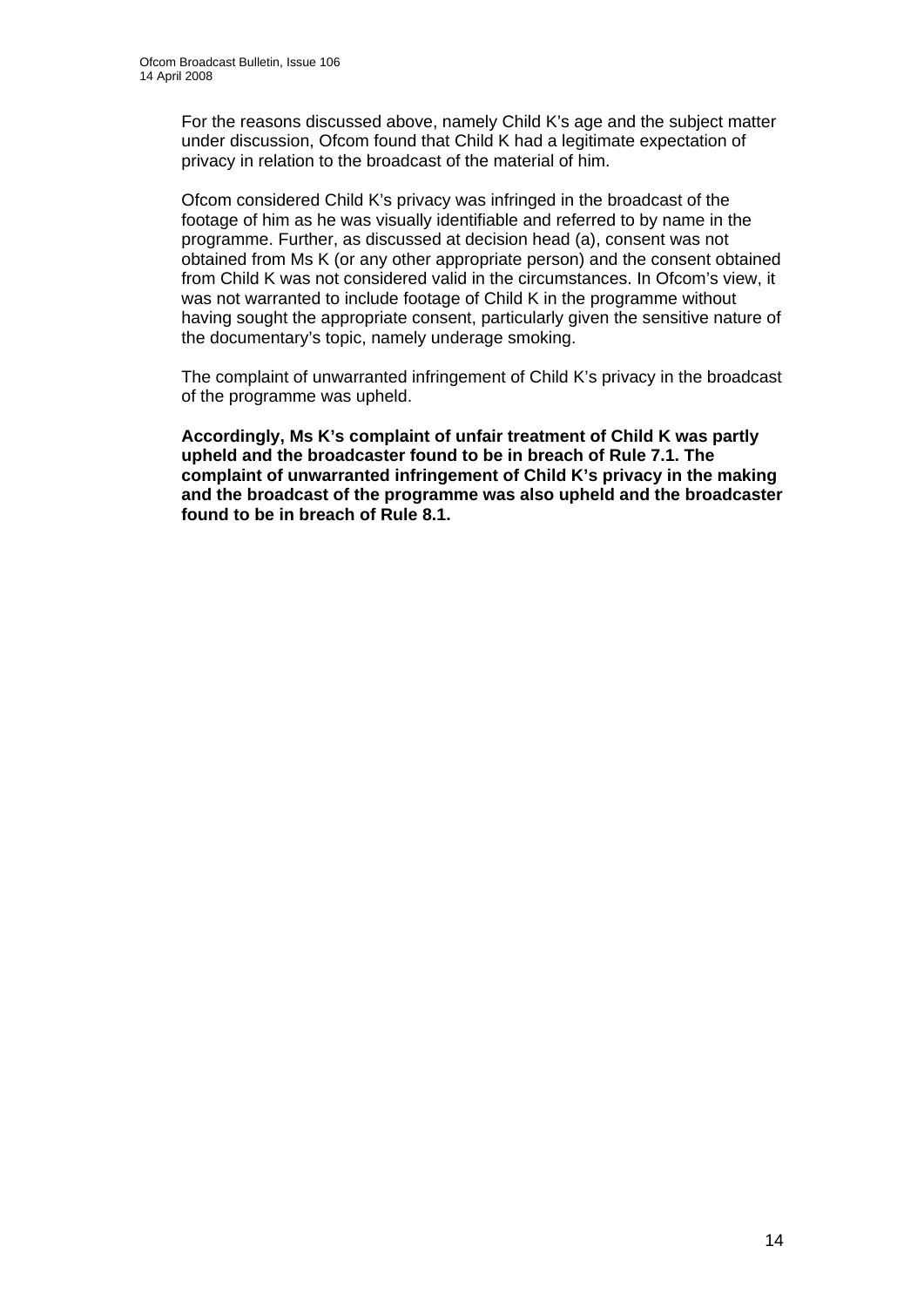# **Not Upheld**

## **Complaint by Mr Robert Winsor**

*Channel 4 News, Channel 4, 25 January 2007* 

**Summary:** Ofcom has not upheld this complaint of unfair treatment by Mr Winsor.

This episode of *Channel 4 News* reported on the findings of the House of Commons Culture, Media and Sport Select Committee who criticised the way Call TV quiz services were conducted. The programme also included an interview with Mr Robert Winsor (a former employee of Big Game TV!) who alleged that the people who called the Call TV quiz services were not only gullible but also victims of deception. In response to Mr Winsor's comments, the programme included a statement from Big Game TV Limited ("BGTV") which stated that a police investigation carried out on the basis of Mr Winsor's allegations, "*concluded the case was without foundation and that no director or employee of the company would face any action*".

Mr Winsor complained that that he was treated unfairly in the programme as broadcast in that BGTV's statement was untrue and that its inclusion portrayed him as a "vindictive liar" and that he was not given an opportunity to respond.

In summary, Ofcom was satisifed that Channel 4 presented BGTV's statement as being BGTV's opinion and not as a matter of fact. It also took the view that there was no new information or substantive comment in that part of the programme that would have necessitated the programme makers' having to seek a further response from Mr Winsor.

Ofcom considered that it would have been clear to viewers that there were serious concerns from the relevant regulatory authorities on the manner in which the Call TV quiz services were being conducted and that Mr Winsor's contribution was in keeping with this. Ofcom found therefore that the inclusion of BGTV's statement, which referred only to the police investigation, would not have materially affected viewers' opinion of Mr Winsor's credibility or that of his testimony about his experiences of working for BGTV in a way that was unfair to him given this wider context.

#### **Introduction**

On 25 January 2007, Channel 4 broadcast an edition of *Channel 4 News* which included two reports relating to dedicated Call TV quiz services. The first item reported on recent concerns about these quiz services the content of which consisted of quizzes and puzzles to which viewers where invited to participate by calling the programme with their answers. The report looked at: allegations that the nature of some of the questions was unfair; the difficulty callers had in getting on air to win the cash prizes; and, the profits made from the premium rate charges for the calls by the television companies producing the programmes. It also reported on the findings of the House of Commons Culture, Media and Sport Select Committee ("the Committee") which criticised the way in which Call TV quiz services were being conducted.

The second item included an interview with Mr Robert Winsor (described in the item as a *"former employee of the game show channel Big Game TV"* (Big Game TV! was a dedicated Call TV quiz service owned and operated by Big Game TV Limited)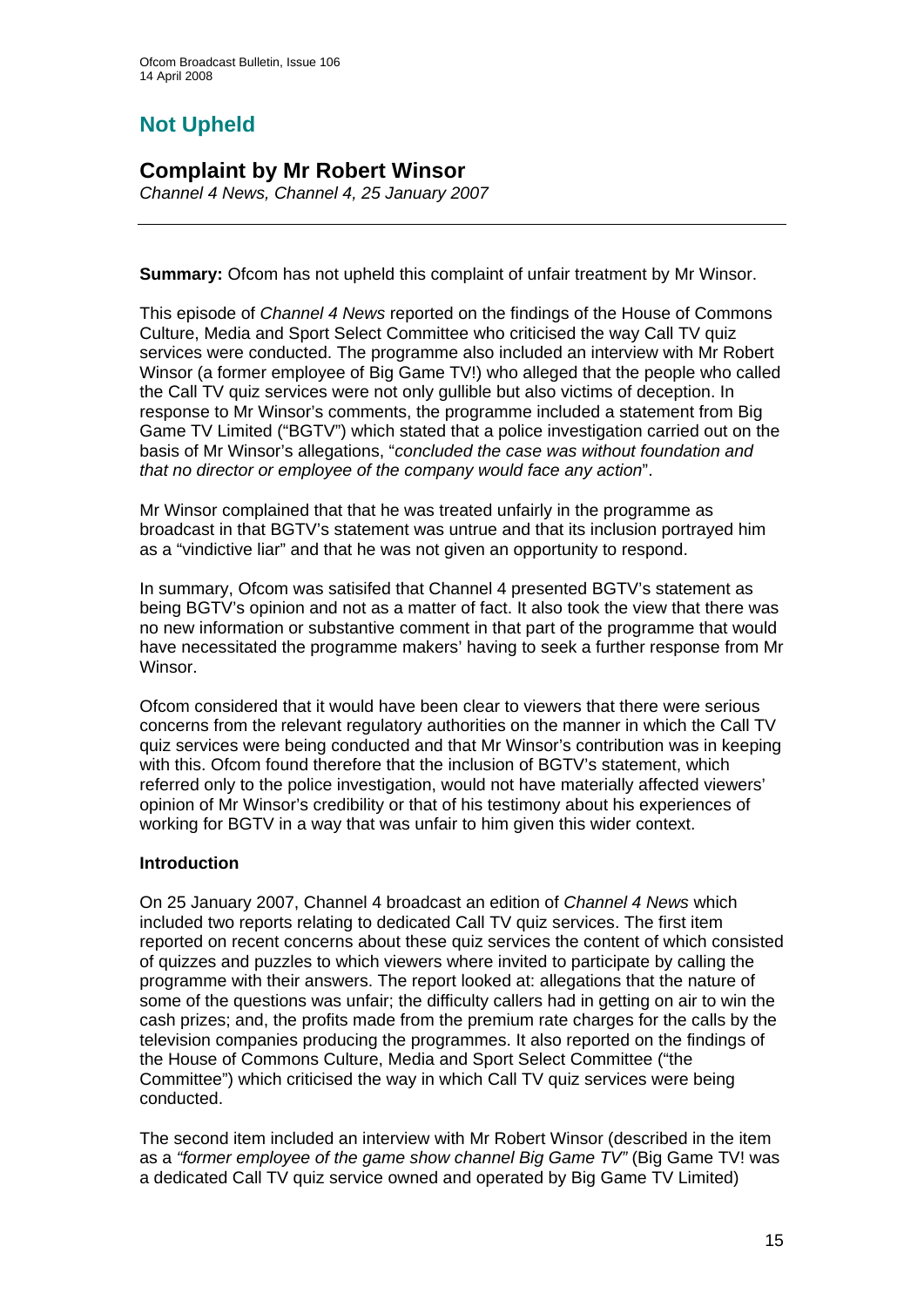which had given evidence to the Committee. Mr Winsor claimed that people who spent hundreds of pounds trying to get through to the quiz programmes were not only gullible, but were victims of deception. During the interview, Mr Winsor explained the practices allegedly used by the producers of Call TV quiz services and expressed his view that the industry needed to be regulated more tightly. Immediately after the interview, the programme's presenter stated that:

> *"A spokesman for Big Game TV told Channel 4 News an eight month police investigation carried out, after Mr Winsor made his allegations, had concluded that the case was without foundation and that no director or employee of the company would face any action"*

Mr Winsor complained to Ofcom that he was treated unfairly in the programme.

#### **The Complaint**

#### **Mr Winsor's case**

In summary, Mr Winsor complained that he was treated unfairly in the programme as broadcast in that the statement from Big Game TV Limited ("BGTV"), in which it was said that the police had *"concluded that the case was without foundation"*, was untrue. Mr Winsor said that the inclusion of this statement portrayed him as a "vindictive liar" on national television and that he was not given an opportunity to respond.

#### **Channel 4's case**

In summary, Channel 4 responded to the complaint as follows:

Channel 4 said that Mr Winsor, in interview, was given a very significant time within the programme to express his concerns, to make allegations about BGTV and to make criticisms of the internal working practices he experienced while working for the company. After the interview with Mr Winsor, the *Channel 4 News* presenter read out a statement provided by BGTV by way of a right to reply to the allegations made in the report.

In addition, Channel 4 referred to in the first news item in the programme in which the shortfalls in television quiz competitions had been highlighted as a growing matter of public concern. Channel 4 said that BGTV would have had an "open and shut" case against *Channel 4 News* for a breach of the Code if its statement had not been read out on air, or if it had not been given an opportunity to respond to the allegations in the programme.

Channel 4 said that Mr Winsor also complained that BGTV's assertion, that the case was "*without foundation*" should not have been broadcast. This, Channel 4 said, would have amounted to a material alteration to the short statement by BGTV and it would have been unfair to the company if *Channel 4 News* had changed or omitted this part of its response, particularly as this went to the issues raised in the report.

Channel 4 said that the item needed to make clear to viewers that BGTV was not subject to ongoing criminal investigations and that a police investigation was not being undertaken against them and BGTV was entitled to make this clear in its response. Also, the suggestion made by Mr Winsor that the statement read out implied that he was a "vindictive liar" was not a reasonable interpretation of what the statement from BGTV actually said. Channel 4 said that given the prominence given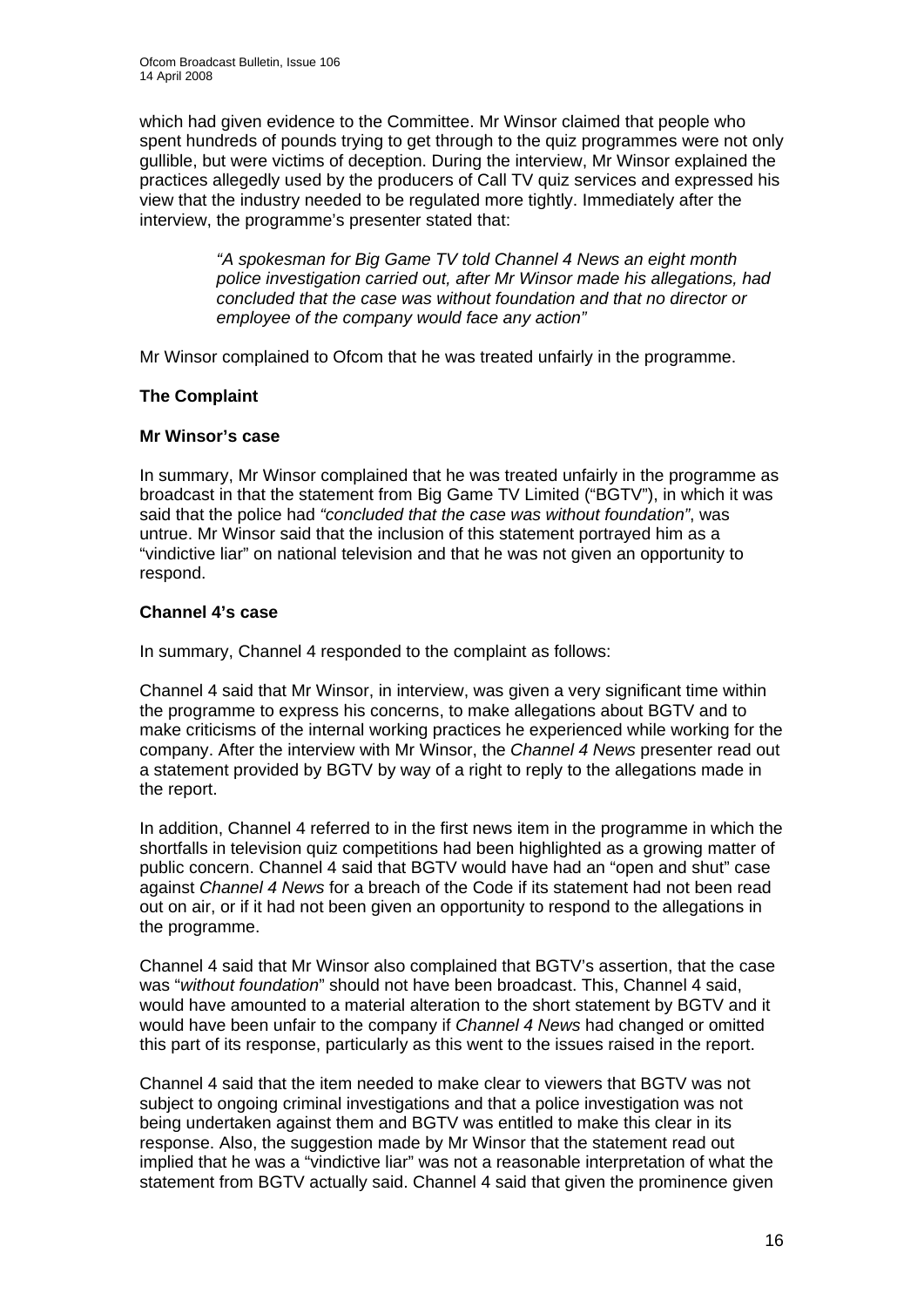to Mr Winsor and the serious allegations made by him in the item, it was highly unlikely that any reasonable viewer watching the programme would have drawn this conclusion.

Channel 4 said that the programme makers did check that there was a factual basis to BGTV's response – it was shown a letter stating the police would be taking no further action in the matter. Furthermore, Channel 4 said that there must be some finality to the making of a news report. It said that in any editorial report where there are inevitably disputed issues, but as a matter of practicality, there is not a duty on the broadcaster to go back and forwards *ad infinitum* on the factual disputes between the parties provided that both parties have been given a fair and timely opportunity to respond to the material facts. Channel 4 said that the company's statement did not raise any new or substantive matter that the programme makers felt it was necessary to seek Mr Winsor's further comments on. Channel 4 said that a broadcaster has to fairly reflect the claim and the response to the claim and that in this case, it was confident that *Channel 4 News* fully discharged this responsibility.

#### **Decision**

Ofcom's statutory duties include the application, in the case of all television and radio services, of standards which provide adequate protection to members of the public and all other persons from unfair treatment in programmes included in such services.

In carrying out its duties, Ofcom has regard to the need to secure that the application of these standards is in the manner that best guarantees an appropriate level of freedom of expression. Ofcom is also obliged to have regard, in all cases, to the principles under which regulatory activities should be transparent, accountable, proportionate and consistent and targeted only at cases in which action is needed.

This complaint was considered by Ofcom's Executive Fairness Group. In reaching a decision it considered a recording and transcript of the programme and the submissions from both parties.

Mr Winsor complained that he was treated unfairly in the programme as broadcast in that the statement included in the programme from BGTV, in which it was said that the police had "*concluded [that] the case was without foundation*" was untrue. Mr Winsor said that its inclusion portrayed him as a "vindictive liar" on national television and that he was not given an opportunity to respond.

In considering Mr Winsor's complaint, Ofcom took account of Practice 7.9 of the Code which states that before broadcasting a factual programme, broadcasters should take reasonable care to satisfy themselves that material facts have not been presented, disregarded or omitted in a way that is unfair to an individual or organisation. It also had regard to Practice 7.11 of the Code which states that if a programme alleges wrongdoing or incompetence or makes other significant allegations, those concerned should normally be given an appropriate opportunity to respond.

Ofcom noted that the programme reported on the alleged practices of deception used by some television quiz competition companies and that Mr Winsor's contribution to the programme added detail to this allegation by way of an example of how members of the public were allegedly deceived by BGTV. Ofcom noted that the programme contained a significant allegation against BGTV and that the programme makers of *Channel 4 News*, ITN, appropriately sought a response from BGTV who provided one in the form of a statement which was included in the programme.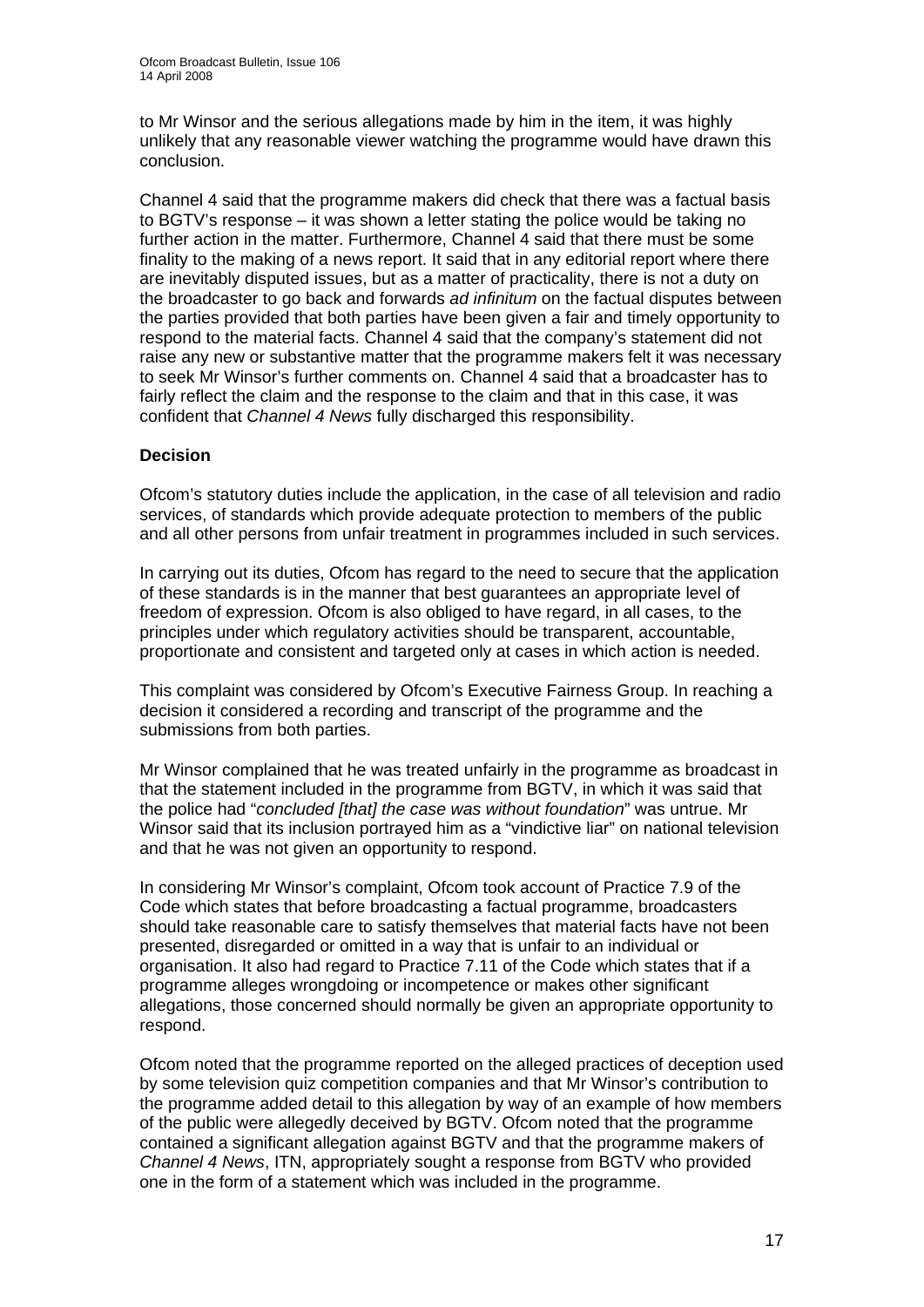Ofcom noted from Mr Winsor's complaint that he believed that the statement read out in the programme which stated that the police concluded that the case was "without foundation" was untrue and, as a result, was unfair to him and that he should have been given an opportunity to respond.

In considering this question, Ofcom noted Channel 4's response to the complaint in which it stated that it would have been a breach of Practice 7.9 of the Code (and so unfair to BGTV) if the programme had changed or omitted this part of BGTV's response. Ofcom recognised that the programme makers fulfilled their obligation in seeking BGTV's response to the allegations made by Mr Winsor in interview and in reflecting its response in the form of a statement in the item. However, Ofcom also recognised that programme makers and broadcasters must take reasonable care to satisfy themselves that responses and statements included in a programme are not presented in a way that could lead to unfairness to others.

In its consideration of this particular element of the complaint, Ofcom noted from Channel 4's statement in response to the complaint that the programme makers were shown a faxed statement sent by the police to BGTV which said that the police would not be taking any further action in the matter. A copy of this faxed statement was not provided to Ofcom. Ofcom noted the wording of BGTV's statement reported in the programme that the *"police investigation carried out on the basis of Mr Winsor's allegation concluded the case was without foundation"*. Ofcom considered that Channel 4 presented BGTV's statement, that the police had found the allegations "without foundation", as BGTV's opinion and not as fact, and it took the view that there was no new information or substantive comment in this part of the programme that would have necessitated the programme makers' having to seek a further response from Mr Winsor.

Taking the context of the rest of the programme into account (namely the first item which reported on concerns raised about Call TV quiz services generally and criticism by the House of Commons Select Committee specifically), Ofcom was satisfied that the programme made it clear that there had been an investigation into the conduct of Call TV quiz services and that regulatory organisations were looking into the allegations that were being made. Ofcom considered that it would have been clear to viewers that there were serious concerns from the relevant regulatory authorities on the manner in which these services were being conducted and that Mr Winsor's contribution was in keeping with this. Ofcom was satisfied therefore that the inclusion of BGTV's statement, which referred only to the police investigation, would not have materially affected viewers' opinion of Mr Winsor's credibility or that of his testimony about his experiences of working for BGTV in a way that was unfair to him given this wider context.

Taking all the above factors into account, Ofcom found that the programme did not result in unfairness to Mr Winsor.

**Accordingly, Ofcom has not upheld Mr Winsor's complaint of unfair treatment in the programme as broadcast.**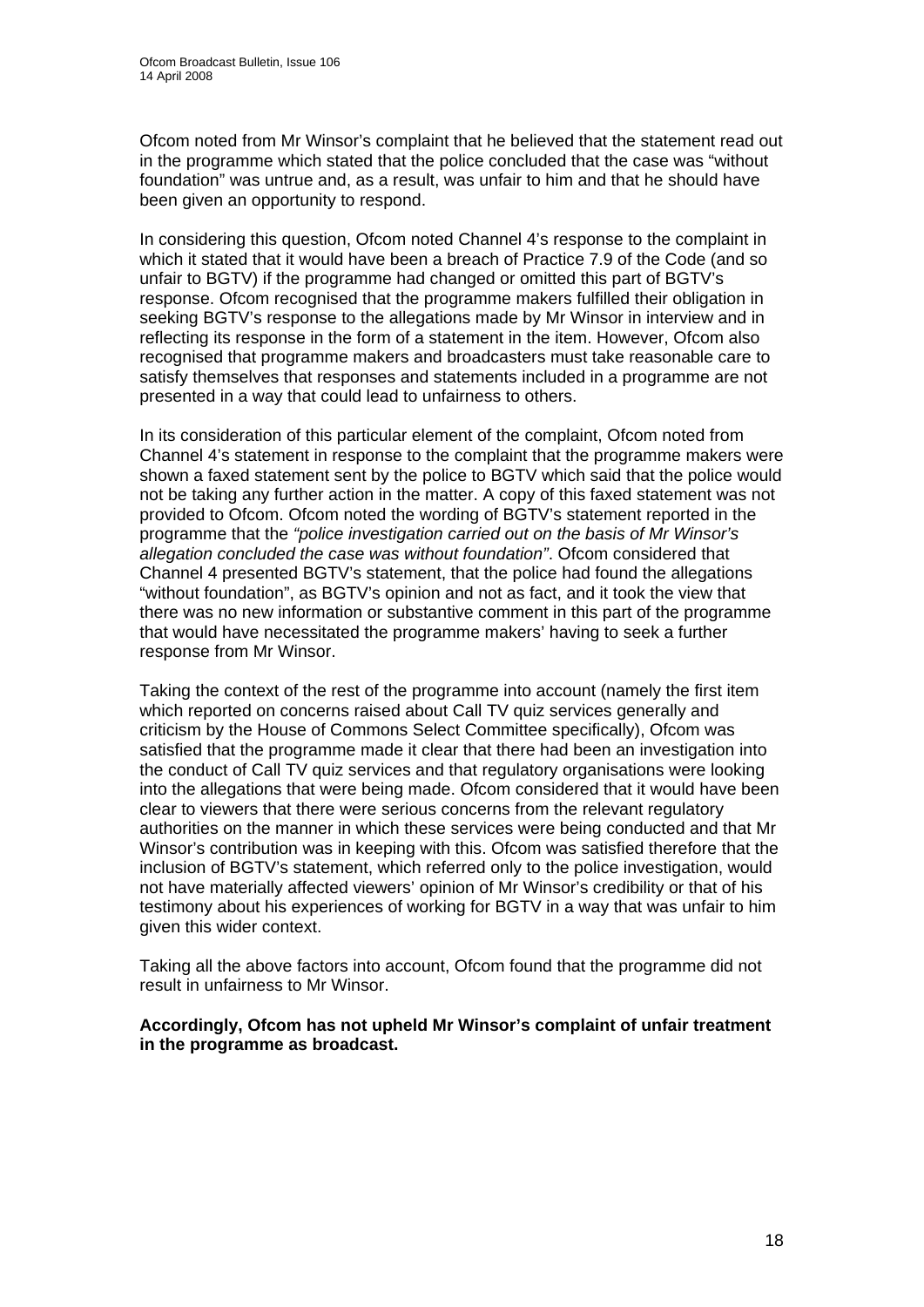# **Other Programmes Not in Breach/Out of Remit**

## **18 March to 7 April 2008**

| Programme                                    | <b>Trans Date</b> | <b>Channel</b>        | Category                                      | No of<br><b>Complaints</b> |
|----------------------------------------------|-------------------|-----------------------|-----------------------------------------------|----------------------------|
| A Cook's Tour of<br>Spain                    | 20/03/2008        | Channel 4             | <b>Animal Welfare</b>                         | 4                          |
| A Girls Guide to<br>21st Century Sex         | 20/03/2008        | Five                  | Sex/Nudity                                    | 3                          |
| A Girl's Guide to<br>21st Century Sex        | 27/03/2008        | Five                  | Sex/Nudity                                    | $\overline{2}$             |
| A Place in the Sun<br>Hotspots               | 01/04/2008        | Channel 4             | Inaccuracy/Misleading                         | 1                          |
| Adam @ Breakfast                             | 10/03/2008        | Rock FM<br>97.4       | Offensive Language                            | 1                          |
| Afternoon Play -<br>Myrrha                   | 05/03/2008        | <b>BBC Radio 4</b>    | <b>Religious Issues</b>                       | 1                          |
| Air Wick<br>sponsorship of<br>Emmerdale      |                   | ITV1                  | Harm/Food                                     | 4                          |
| Alan Carr's<br><b>Celebrity Ding</b><br>Dong | 15/02/2008        | Channel 4             | <b>Generally Accepted</b><br><b>Standards</b> | 3                          |
| Alan Titchmarsh<br>Show                      | 11/03/2008        | ITV1                  | Crime (payment)                               | 1                          |
| Alex Zane<br><b>Breakfast Show</b>           | 13/03/2008        | <b>XFM</b>            | <b>Generally Accepted</b><br><b>Standards</b> | 1                          |
| All New You've<br><b>Been Framed</b>         | 01/03/2008        | ITV1                  | Sex/Nudity                                    | 1                          |
| All New You've<br><b>Been Framed</b>         | 29/03/2008        | ITV1                  | U18's in Programmes                           | 1                          |
| Ant & Dec's<br>Saturday Night<br>Takeaway    | 08/03/2008        | ITV1                  | Competitions                                  | 8                          |
| <b>BBC News</b>                              | 20/03/2008        | BBC1                  | <b>Generally Accepted</b><br><b>Standards</b> | 1                          |
| <b>BBC News</b>                              | 09/03/2008        | BBC <sub>1</sub>      | <b>Generally Accepted</b><br>Standards        | 1                          |
| <b>BBC News</b>                              | 26/02/2008        | <b>BBC Radio 2</b>    | <b>Generally Accepted</b><br><b>Standards</b> | 1                          |
| <b>BBC News 24</b>                           | 30/03/2008        | <b>BBC News</b><br>24 | Other                                         | 1                          |
| <b>BOSC FM</b>                               | 11/03/2008        | <b>BOSC FM</b>        | Offensive Language                            | 1                          |
| Benidorm                                     | 28/03/2008        | ITV <sub>1</sub>      | <b>Religious Offence</b>                      | 1                          |
| Benidorm (trailer)                           |                   | ITV1                  | <b>Animal Welfare</b>                         | 1                          |
| <b>Bionic Woman</b>                          | 18/03/2008        | ITV <sub>2</sub>      | Advertising                                   | 1                          |
| <b>Brainiac: Science</b><br>Abuse            | 07/03/2008        | Sky One               | <b>Generally Accepted</b><br><b>Standards</b> | 1                          |
| <b>Breaking Into Tesco</b>                   | 03/03/2008        | Five                  | Commercial<br>References                      | 1                          |
| <b>Britain Sings</b><br>Christmas            | 22/12/2007        | ITV1                  | Other                                         | 1                          |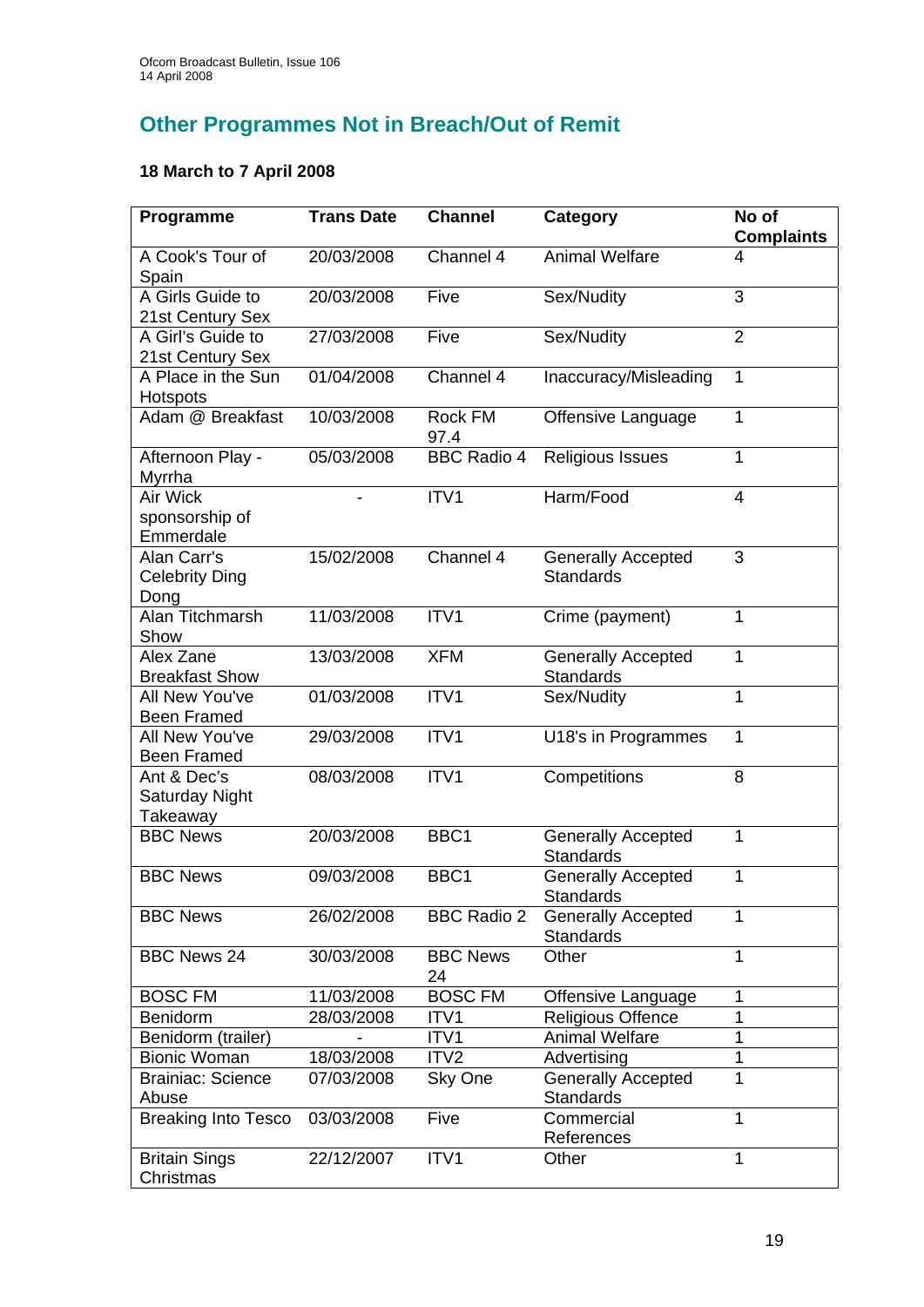| <b>CSI: Crime Scene</b>                           | 11/03/2008 | Five                           | <b>Animal Welfare</b>                         | 5                       |
|---------------------------------------------------|------------|--------------------------------|-----------------------------------------------|-------------------------|
| Investigation                                     |            |                                |                                               |                         |
| Carling Cup -<br>Everton v Chelsea                | 23/01/2008 | Sky Sports 1                   | Offensive Language                            | 6                       |
| Carrie and David's<br>Popshop                     | 22/02/2008 | <b>CBeebies</b>                | Dangerous Behaviour                           | 1                       |
| Casualty                                          | 15/03/2008 | BBC1                           | <b>Animal Welfare</b>                         | 5                       |
| <b>Channel 4 News</b>                             | 25/03/2008 | Channel 4                      | <b>Generally Accepted</b><br><b>Standards</b> | $\overline{1}$          |
| Channel 4 News                                    | 20/03/2008 | Channel 4                      | Crime<br>(incite/encourage)                   | 1                       |
| <b>Channel 4 News</b>                             | 03/03/2008 | Channel 4                      | Due Impartiality/Bias                         | 1                       |
| <b>Channel Report</b>                             | 05/02/2008 | Channel TV                     | Due Impartiality/Bias                         | $\overline{\mathbf{c}}$ |
| Clay                                              | 30/03/2008 | BBC1                           | <b>Generally Accepted</b><br><b>Standards</b> | 1                       |
| <b>Coleen's Real</b><br>Women                     | 12/03/2008 | ITV <sub>2</sub>               | <b>Generally Accepted</b><br><b>Standards</b> | 3                       |
| College Hill:<br>Virginia State                   | 18/03/2008 | <b>BET</b>                     | <b>Generally Accepted</b><br><b>Standards</b> | 1                       |
| <b>Come Dine With</b><br>Me                       | 05/03/2008 | Channel 4                      | Offensive Language                            | 3                       |
| <b>Coronation Street</b>                          | 17/03/2008 | ITV1                           | <b>Generally Accepted</b><br><b>Standards</b> | $\mathbf{1}$            |
| <b>Coronation Street</b>                          | 10/03/2008 | ITV1                           | <b>Generally Accepted</b><br><b>Standards</b> | 1                       |
| <b>Cutting Edge: Baby</b><br><b>Bible Bashers</b> | 14/02/2008 | Channel 4                      | U18's in Programmes                           | 1                       |
| Dad Rock                                          | 28/03/2008 | Rgu Radio<br>Space             | <b>Generally Accepted</b><br><b>Standards</b> | 1                       |
| Deal Or No Deal                                   | 04/03/2008 | Channel 4                      | Sex/Nudity                                    | 1                       |
| Deal Or No Deal                                   |            | Channel 4                      | <b>Generally Accepted</b><br><b>Standards</b> | 1                       |
| Dear Yelena<br>Sergeyevna                         | 22/12/2007 | <b>First Baltic</b><br>Channel | Advertising                                   | 1                       |
| Delia                                             | 24/03/2008 | BBC <sub>2</sub>               | Commercial<br>References                      | 1                       |
| Desert Island<br>Shipwreck                        | 09/03/2008 | Channel 4                      | Offensive Language                            | 3                       |
| Dirty Sanchez: The<br>Movie                       | 23/02/2008 | <b>MTV</b>                     | Sex/Nudity                                    | $\mathbf{1}$            |
| Doctor Who?<br>Tonight                            | 17/03/2008 | ITV1                           | <b>Generally Accepted</b><br>Standards        | $\mathbf{1}$            |
| EastEnders                                        | 31/03/2008 | BBC1                           | <b>Generally Accepted</b><br><b>Standards</b> | 3                       |
| EastEnders                                        | 27/03/2008 | BBC1                           | Sex/Nudity                                    | 1                       |
| <b>EastEnders</b>                                 | 27/03/2008 | BBC1                           | <b>Generally Accepted</b><br><b>Standards</b> | 1                       |
| EastEnders                                        | 16/03/2008 | BBC1                           | <b>Generally Accepted</b><br><b>Standards</b> | $\overline{2}$          |
| EastEnders                                        | 21/03/2008 | BBC1                           | <b>Generally Accepted</b><br><b>Standards</b> | $\overline{2}$          |
| EastEnders                                        | 17/03/2008 | BBC1                           | <b>Generally Accepted</b><br><b>Standards</b> | 1                       |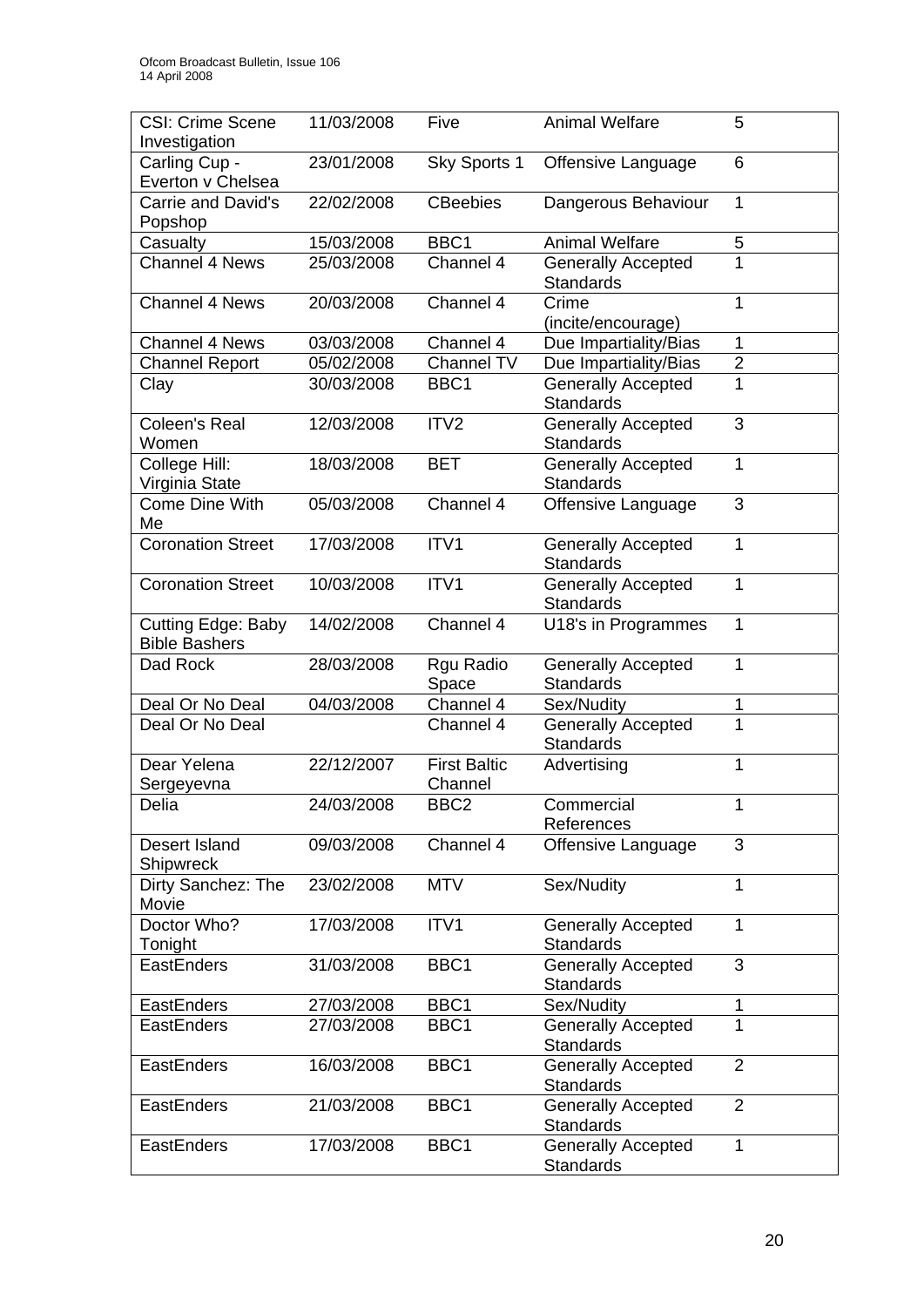| EastEnders                | 16/03/2008 | BBC1              | Violence                  | 1              |
|---------------------------|------------|-------------------|---------------------------|----------------|
| Elliot & Caroline's       | 18/03/2008 | <b>BRMB</b>       | <b>Generally Accepted</b> | 1              |
| <b>Breakfast Show</b>     |            |                   | <b>Standards</b>          |                |
| Emmerdale                 | 25/03/2008 | ITV1              | Violence                  | 1              |
| Emmerdale                 | 10/03/2008 | ITV1              | <b>Substance Abuse</b>    | 1              |
| Emmerdale                 | 07/03/2008 | ITV1              | Violence                  | 9              |
| Everything Is             | 26/03/2008 | <b>Sky Movies</b> | <b>Generally Accepted</b> | $\overline{1}$ |
| Illuminated               |            | Indie             | <b>Standards</b>          |                |
| F1: Australian            | 16/03/2008 | ITV1              | Commercial                | 1              |
| <b>Grand Prix</b>         |            |                   | References                |                |
| <b>Fifth Gear</b>         | 10/03/2008 | Five              | Dangerous Behaviour       | 1              |
| <b>Five News</b>          | 04/03/2008 | Five              | U18 - Coverage of         | 1              |
|                           |            |                   | Sexual/other              |                |
| <b>Five News</b>          | 19/03/2008 | Five              | <b>Generally Accepted</b> | 1              |
|                           |            |                   | <b>Standards</b>          |                |
| <b>Football Tonight</b>   | 02/04/2008 | <b>Sky Sports</b> | Due Impartiality/Bias     | 1              |
|                           |            | <b>News</b>       |                           |                |
| <b>Freaky Friday</b>      | 21/03/2008 | BBC1              | <b>Religious Offence</b>  | 1              |
| <b>Freshly Squeezed</b>   | 29/02/2008 | Channel 4         | Dangerous Behaviour       | 1              |
| <b>Friday Night With</b>  | 29/02/2008 | BBC1              | Offensive Language        | $\overline{1}$ |
| Jonathan Ross             |            |                   |                           |                |
| Friday Night with         | 21/03/2008 | BBC <sub>1</sub>  | <b>Generally Accepted</b> | $\overline{4}$ |
| Jonathan Ross             |            |                   | <b>Standards</b>          |                |
| <b>GMTV</b>               | 21/03/2008 | ITV1              | Due Impartiality/Bias     | 1              |
| <b>GMTV</b>               | 20/03/2008 | ITV1              | Other                     | 1              |
| <b>GMTV</b>               | 05/03/2008 | ITV1              | Sex/Nudity                | 1              |
| <b>GMTV</b>               | 14/03/2008 | ITV1              | Dangerous Behaviour       | 1              |
| <b>GMTV</b>               | 06/02/2008 | ITV1              | Inaccuracy/Misleading     | 1              |
| Gay to Z                  | 05/03/2008 | Channel 4         | <b>Generally Accepted</b> | 1              |
|                           |            |                   | <b>Standards</b>          |                |
| George Galloway           | 07/03/2008 | talkSport         | <b>Generally Accepted</b> | $\mathbf{1}$   |
|                           |            |                   | <b>Standards</b>          |                |
| Gerry Anderson            | 20/03/2008 | <b>BBC Radio</b>  | Generally Accepted        | 1              |
|                           |            | Foyle             | <b>Standards</b>          |                |
| Gossip Girl (trailer)     | 11/03/2008 | ITV <sub>2</sub>  | <b>Generally Accepted</b> | 1              |
|                           |            |                   | <b>Standards</b>          |                |
| <b>Great British Menu</b> | 20/03/2008 | BBC <sub>2</sub>  | <b>Animal Welfare</b>     | 1              |
| H20 "What's It            | 20/03/2008 | The Hits          | Sex/Nudity                | $\overline{1}$ |
| Gonna Be"                 |            |                   |                           |                |
| Harry Hill's TV Burp      | 15/03/2008 | ITV1              | <b>Generally Accepted</b> | $\mathbf{1}$   |
|                           |            |                   | <b>Standards</b>          |                |
| He Kills Coppers          | 23/03/2008 | ITV1              | Crime                     | 1              |
|                           |            |                   | (incite/encourage)        |                |
| He Kills Coppers          | 30/03/2008 | ITV1              | <b>Generally Accepted</b> | 1              |
|                           |            |                   | <b>Standards</b>          |                |
| He Kills Coppers          | 20/03/2008 | ITV1              | Crime                     | 1              |
| (trailer)                 |            |                   | (incite/encourage)        |                |
| He Kills Coppers          | 16/03/2008 | ITV3              | Violence                  | $\overline{2}$ |
| (trailer)                 |            |                   |                           |                |
| He Kills Coppers          | 16/03/2008 | ITV1              | <b>Generally Accepted</b> | $\mathbf{1}$   |
| (trailer)                 |            |                   | <b>Standards</b>          |                |
| <b>Holby City</b>         | 04/03/2008 | BBC1              | Other                     | $\mathbf 1$    |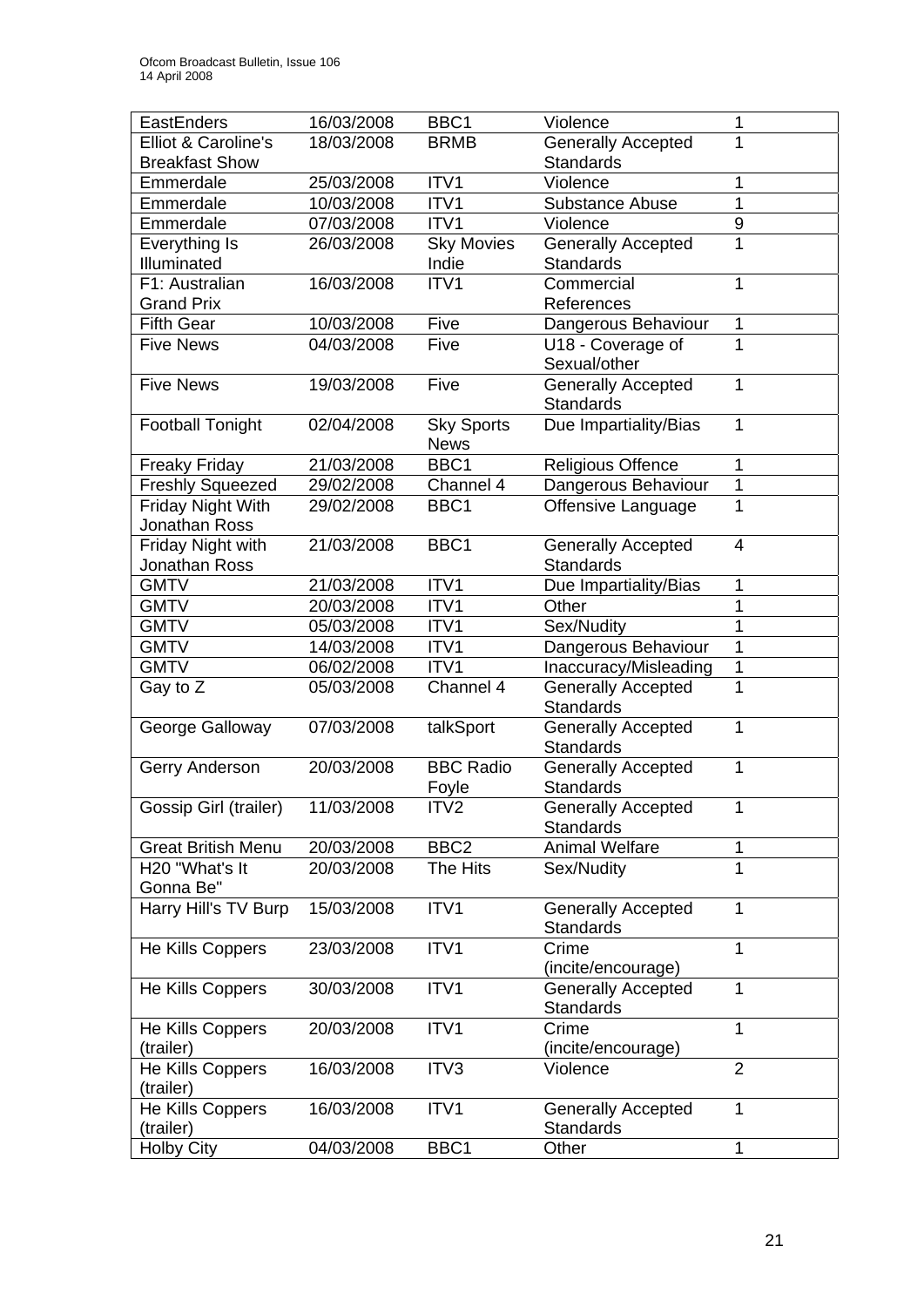| <b>Hollyoaks</b>                      | 31/03/2008 | Channel 4          | <b>Generally Accepted</b><br><b>Standards</b> | 4              |
|---------------------------------------|------------|--------------------|-----------------------------------------------|----------------|
| Hollyoaks                             | 01/04/2008 | Channel 4          | <b>Generally Accepted</b><br><b>Standards</b> | 1              |
| Hollyoaks                             | 24/03/2008 | Channel 4          | <b>Substance Abuse</b>                        | 1              |
| Hollyoaks                             | 07/03/2008 | Channel 4          | <b>Generally Accepted</b><br>Standards        | $\overline{3}$ |
| Hollyoaks                             | 12/03/2008 | Channel 4          | Offensive Language                            | 1              |
| Horror Film Festival                  | 28/02/2008 | <b>Extreme</b>     | <b>Generally Accepted</b>                     | 1              |
| Promo                                 |            | <b>Sports</b>      | <b>Standards</b>                              |                |
| I'd Do Anything                       | 15/03/2008 | BBC1               | Other                                         | 1              |
| I'd Do Anything                       | 29/03/2008 | BBC1               | Commercial                                    | 1              |
|                                       |            |                    | References                                    |                |
| <b>ITV Evening News</b>               | 24/03/2008 | ITV1               | <b>Generally Accepted</b><br><b>Standards</b> | 1              |
| <b>ITV News</b>                       | 27/02/2008 | ITV1               | Due Impartiality/Bias                         | 1              |
| Insight (trailer)                     | 24/02/2008 | <b>UTV</b>         | Other                                         | 1              |
| Iraq Season trailer                   | 04/03/2008 | Channel 4          | Violence                                      | 1              |
| Iraq Season trailer                   | 05/03/2008 | Channel 4          | Violence                                      | $\overline{2}$ |
| Iraq Season trailer                   | 11/03/2008 | Channel 4          | Violence                                      | 1              |
| It It Ain't Stiff                     | 09/02/2008 | BBC <sub>2</sub>   | Offensive Language                            | 1              |
| Jaloos in Bradford                    | 19/01/2008 | <b>DM Digital</b>  | Violence                                      | $\overline{3}$ |
| James O'Brien                         | 11/03/2008 | <b>LBC</b>         | <b>Generally Accepted</b><br><b>Standards</b> | $\overline{1}$ |
| James Whale                           | 05/03/2008 | talkSport          | Crime<br>(incite/encourage)                   | 1              |
| Jeremy Vine                           | 27/02/2008 | <b>BBC Radio 2</b> | Crime<br>(incite/encourage)                   | 1              |
| Jericho                               | 09/01/2008 | ITV4               | Advertising                                   | 1              |
| Jon Gaunt                             | 11/02/2008 | talkSport          | Generally Accepted<br><b>Standards</b>        | 1              |
| Jon Gaunt                             | 25/03/2008 | talkSport          | Generally Accepted<br><b>Standards</b>        | 1              |
| Kama Sutra                            | 13/03/2008 | The Hits           | Sex/Nudity                                    | $\overline{2}$ |
| Katy Brand's Big<br>Ass Show          | 14/11/2007 | ITV2               | Substance Abuse                               | 4              |
| Keith Lemon's<br>World Tour (trailer) | 24/02/2008 | ITV <sub>2</sub>   | <b>Generally Accepted</b><br>Standards        | $\overline{2}$ |
| Keith Lemon's<br>World Tour (trailer) | 18/03/2008 | ITV <sub>2</sub>   | <b>Generally Accepted</b><br><b>Standards</b> | 1              |
| Keith Lemon's<br>World Tour (trailer) | 04/03/2008 | ITV3               | Sex/Nudity                                    | 1              |
| Keith Lemon's<br>World Tour (trailer) | 07/03/2008 | ITV <sub>2</sub>   | <b>Generally Accepted</b><br><b>Standards</b> | 1              |
| Keith Lemon's<br>World Tour (trailer) | 16/03/2008 | ITV <sub>2</sub>   | <b>Generally Accepted</b><br><b>Standards</b> | $\overline{2}$ |
| Kerry Katona:<br>Crazy in Love        | 24/03/2008 | MTV1               | <b>Generally Accepted</b><br><b>Standards</b> | 1              |
| Kiss Mix                              | 21/01/2008 | <b>Kiss</b>        | Offensive Language                            | 1              |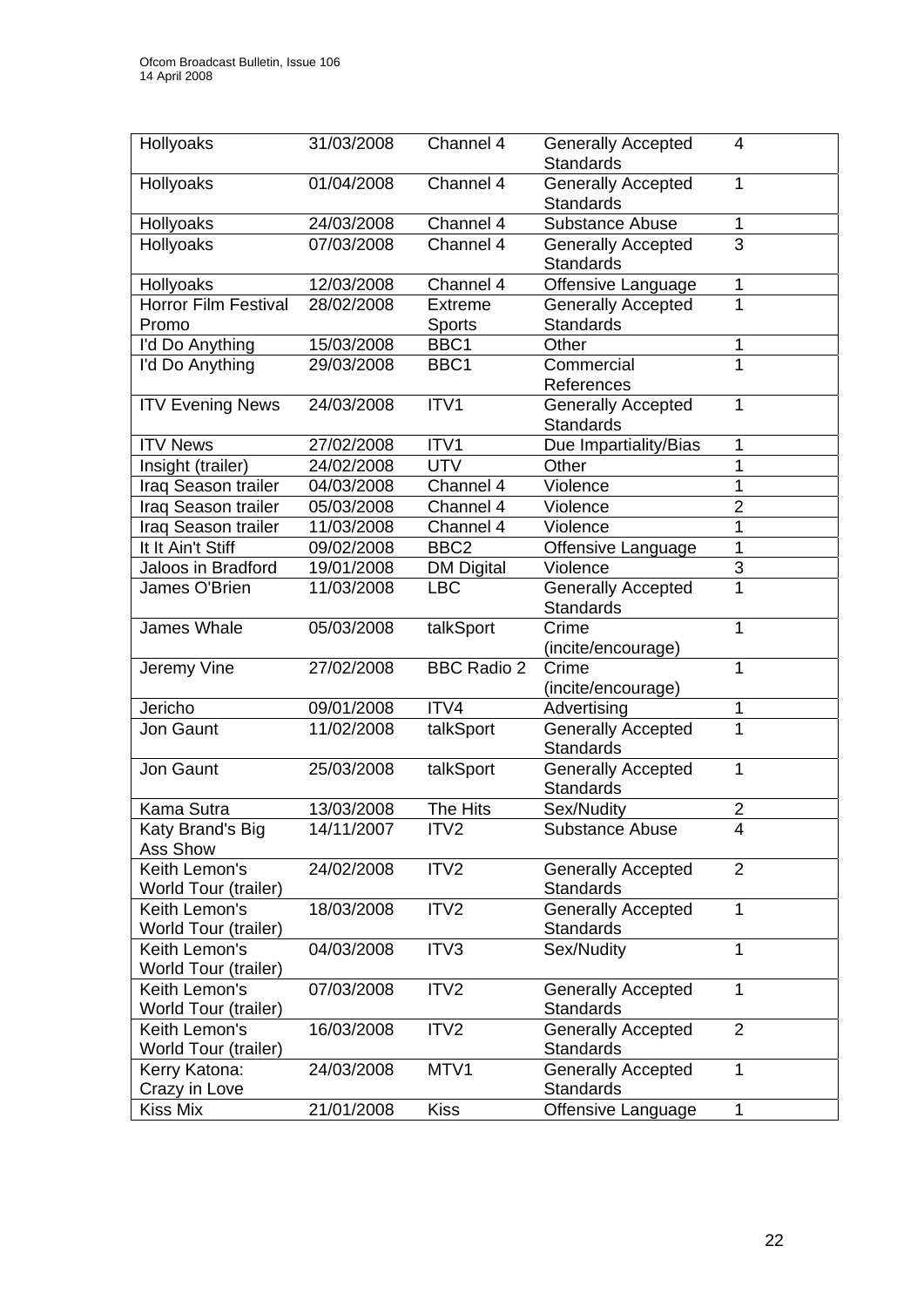| <b>Last Orders</b>                                       | 07/03/2008 | BBC <sub>2</sub>             | <b>Generally Accepted</b>                     | 1              |
|----------------------------------------------------------|------------|------------------------------|-----------------------------------------------|----------------|
|                                                          |            |                              | <b>Standards</b>                              |                |
| Lewis                                                    | 09/03/2008 | ITV1                         | <b>Religious Offence</b>                      | 1              |
| Lewis                                                    | 16/03/2008 | ITV1                         | Violence                                      | 1              |
| Lewis                                                    | 16/03/2008 | ITV1                         | Dangerous Behaviour                           | 1              |
| Lost                                                     | 02/03/2008 | Sky One                      | Other                                         | 1              |
| Love Soup                                                | 22/03/2008 | BBC1                         | Offensive Language                            | $\overline{1}$ |
| Lovejoy                                                  | 12/03/2008 | ITV3                         | Offensive Language                            | 1              |
| Midlands Today                                           | 18/02/2008 | BBC1<br>(Midlands)           | Violence                                      | 1              |
| <b>Mischief Night</b>                                    | 19/03/2008 | Film4                        | <b>Generally Accepted</b><br><b>Standards</b> | 1              |
| <b>Mister Maker</b>                                      | 07/03/2008 | BBC1                         | <b>Generally Accepted</b><br><b>Standards</b> | 1              |
| <b>Most Haunted Live:</b><br>Satan's City                | 29/03/2008 | Living                       | Inaccuracy/Misleading                         | 1              |
| <b>NCIS</b>                                              | 07/03/2008 | Five                         | <b>Generally Accepted</b><br><b>Standards</b> | 1              |
| Neighbours (trailer)                                     | 08/03/2008 | Five                         | <b>Generally Accepted</b><br><b>Standards</b> | $\mathbf{1}$   |
| <b>News</b>                                              | 10/03/2008 | <b>ITV Wales</b>             | Generally Accepted<br><b>Standards</b>        | 1              |
| <b>News</b>                                              | 18/11/2006 | <b>ATN Bangla</b><br>TV      | Other                                         | 1              |
| <b>News</b>                                              | 22/03/2008 | <b>BBC Radio 5</b><br>Live   | <b>Generally Accepted</b><br><b>Standards</b> | 1              |
| News at Ten                                              | 01/04/2008 | ITV1                         | Due Impartiality/Bias                         | 1              |
| News at Ten                                              | 10/03/2008 | ITV1                         | <b>Generally Accepted</b><br><b>Standards</b> | 1              |
| News at Ten                                              | 11/03/2008 | ITV1                         | Commercial<br>References                      | 1              |
| News at Ten                                              | 20/03/2008 | ITV1                         | <b>Generally Accepted</b><br><b>Standards</b> | $\mathbf{1}$   |
| Newsdrive                                                | 21/03/2008 | <b>BBC Radio</b><br>Scotland | <b>Generally Accepted</b><br>Standards        | 24             |
| Newsnight                                                | 05/03/2008 | BBC <sub>2</sub>             | Sex/Nudity                                    | 1              |
| <b>Newsnight Scotland</b>                                | 01/10/2007 | BBC <sub>2</sub>             | Inaccuracy/Misleading                         | 1              |
| <b>Newsround Special</b>                                 | 27/03/2008 | BBC1                         | Violence                                      | 1              |
| Panorama                                                 | 10/03/2008 | BBC1                         | <b>Generally Accepted</b><br><b>Standards</b> | 1              |
| <b>Pushing Daisies</b><br>(trailer)                      | 16/03/2008 | ITV1                         | <b>Generally Accepted</b><br><b>Standards</b> | 1              |
| <b>QATAR Airways</b><br>Sponsorship - Sky<br>Weather     |            | <b>Sky News</b>              | Inaccuracy/Misleading                         | 1              |
| Quiz Call                                                |            | Five                         | Competitions                                  | 1              |
| <b>Real Crime:</b><br>Perverted World of<br>Marc Dutroux | 29/02/2008 | ITV1                         | <b>Generally Accepted</b><br><b>Standards</b> | 1              |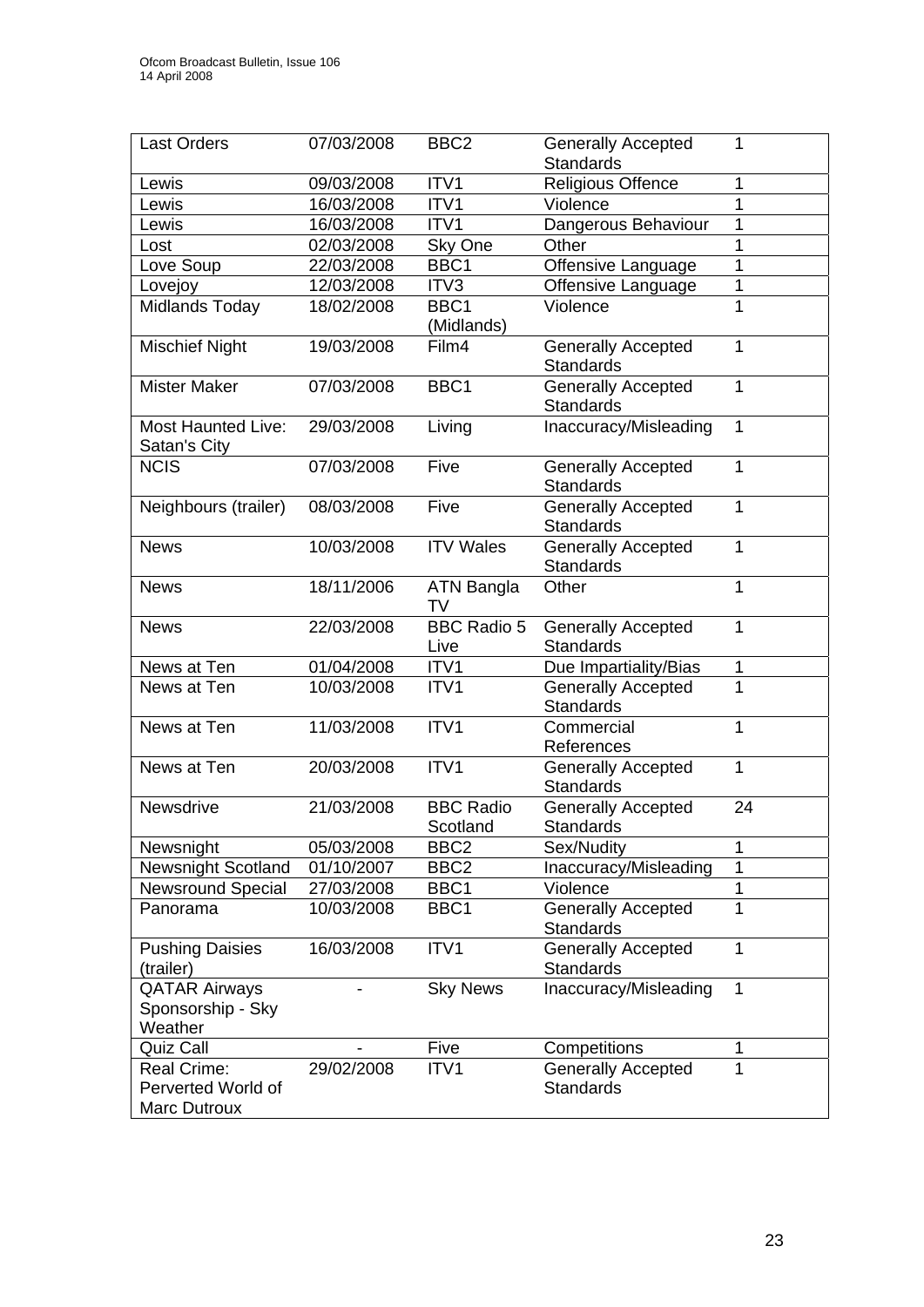| <b>Real Crime:</b>                             | 29/02/2008               | ITV1                       | Advertising                                   |                |
|------------------------------------------------|--------------------------|----------------------------|-----------------------------------------------|----------------|
| Perverted World of                             |                          |                            |                                               |                |
| Marc Dutroux                                   |                          |                            |                                               |                |
| Richard & Judy                                 | 03/03/2008               | Channel 4                  | <b>Animal Welfare</b>                         | 1              |
| Richard & Judy                                 | 12/03/2008               | Channel 4                  | <b>Generally Accepted</b><br><b>Standards</b> | 1              |
| Richard & Judy                                 | 04/03/2008               | Channel 4                  | <b>Generally Accepted</b><br>Standards        | 1              |
| <b>Rivers of Blood</b>                         | 08/03/2008               | BBC <sub>2</sub>           | <b>Generally Accepted</b><br><b>Standards</b> | 5              |
| Rough Guide to<br>Cities                       | 14/01/2008               | Five                       | Inaccuracy/Misleading                         |                |
| <b>Russell Brand</b>                           | 22/03/2008               | <b>BBC Radio 2</b>         | <b>Generally Accepted</b><br><b>Standards</b> | 1              |
| Saturday<br>Scoreboard                         | 01/03/2008               | Radio Clyde<br>1           | <b>Generally Accepted</b><br><b>Standards</b> | 1              |
| <b>Scotsport Fanzone</b>                       | 13/04/2006               | ITV1                       | <b>Generally Accepted</b><br><b>Standards</b> | 1              |
| Sexcetera                                      | $\overline{\phantom{a}}$ | Virgin1                    | Sex/Nudity                                    | 1              |
| <b>Shameless</b>                               | 01/04/2008               | Channel 4                  | <b>Generally Accepted</b><br><b>Standards</b> | 1              |
| <b>Shameless</b>                               | 18/03/2008               | Channel 4                  | <b>Generally Accepted</b><br><b>Standards</b> | 1              |
| <b>Shannon Matthews:</b><br>The Family's Story | 20/03/2008               | Channel 4                  | Other                                         |                |
| <b>Short Circuit</b>                           | 10/02/2008               | Five                       | Other                                         | 1              |
| Shroud of Turin                                | 22/03/2008               | BBC <sub>2</sub>           | Due Impartiality/Bias                         | 1              |
| Simon Mayo                                     | 06/12/2007               | <b>BBC Radio 5</b><br>Live | <b>Generally Accepted</b><br><b>Standards</b> | 1              |
| <b>Skins</b>                                   | 06/03/2008               | Channel 4                  | Religious Offence                             | 1              |
| <b>Skins</b>                                   | 17/03/2008               | E4                         | Sex/Nudity                                    | 1              |
| Smallville                                     | 17/03/2008               | ITV <sub>2</sub>           | Violence                                      | 1              |
| <b>Snickers</b><br>sponsorship of<br>Superbowl | 04/02/2008               | TV <sub>6</sub>            | Other                                         | 1              |
| Soccer AM                                      | 01/03/2008               | Sky Sports 1               | Violence                                      | 1              |
| Songs of Praise                                | 09/03/2008               | BBC1                       | U18's in Programmes                           | 1              |
| <b>Sport Relief</b>                            | 14/03/2008               | BBC1                       | <b>Generally Accepted</b><br>Standards        | 1              |
| <b>Sport Relief Does</b><br>The Apprentice     | 12/03/2008               | BBC1                       | <b>Generally Accepted</b><br><b>Standards</b> | 1              |
| <b>Sport Relief Does</b><br>The Apprentice     | 14/03/2008               | BBC1                       | Offensive Language                            | 3              |
| <b>Sport Relief Does</b><br>The Apprentice     | 12/03/2008               | BBC1                       | Offensive Language                            | $\overline{2}$ |
| Star Trek: Deep<br><b>Space Nine</b>           | 18/02/2008               | Virgin 1                   | Advertising                                   | 1              |
| <b>Stupid</b>                                  | 14/03/2008               | <b>CBBC</b>                | Other                                         | $\overline{2}$ |
| <b>Terry Christian</b>                         | 01/03/2008               | <b>Talksport</b>           | <b>Generally Accepted</b><br><b>Standards</b> | $\overline{2}$ |
| The Alan<br><b>Titchmarsh Show</b>             | 27/02/2008               | ITV1                       | <b>Generally Accepted</b><br><b>Standards</b> | 1              |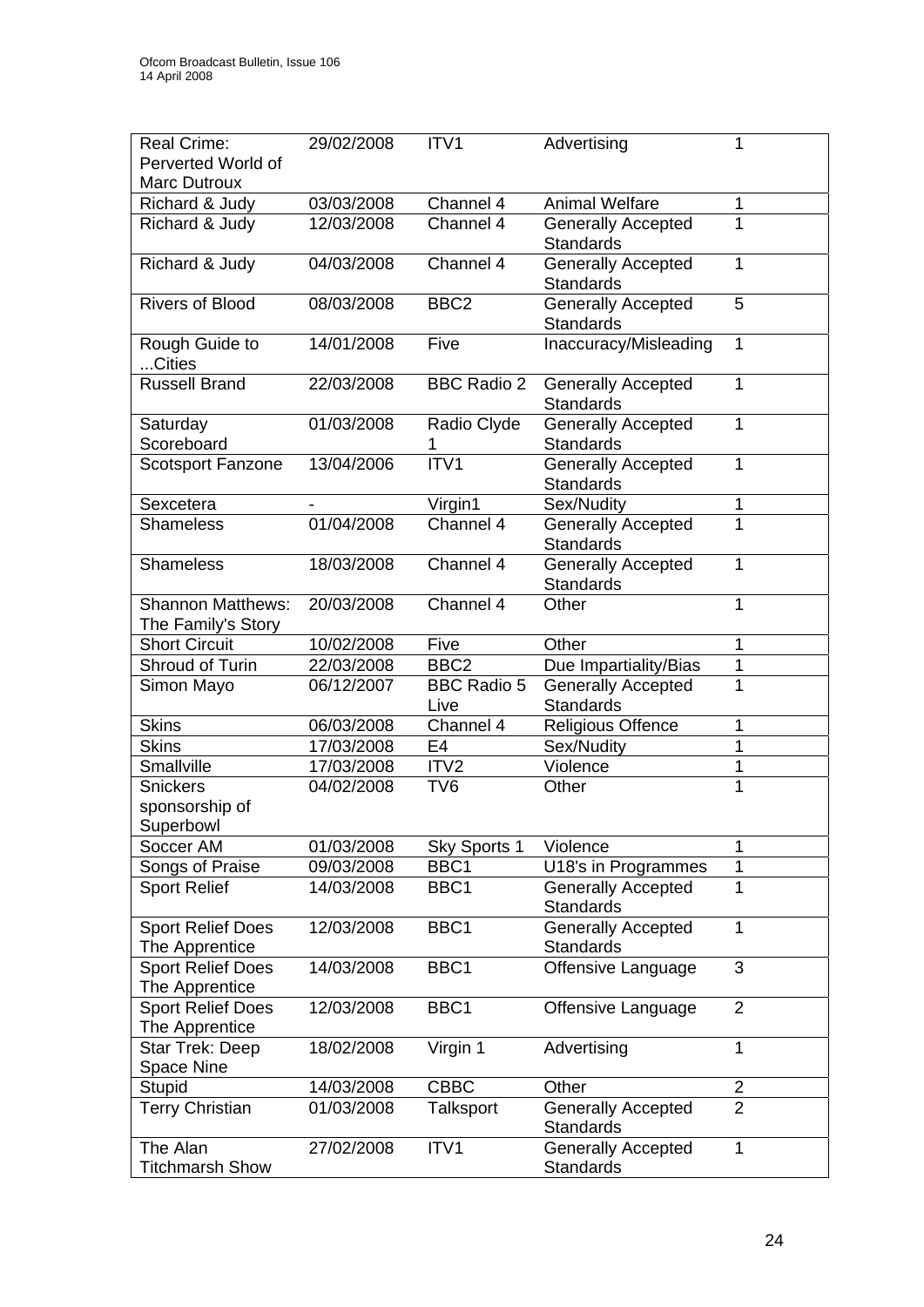| The Alan                   | 10/03/2008 | ITV1               | Sex/Nudity                                    | 1              |
|----------------------------|------------|--------------------|-----------------------------------------------|----------------|
| <b>Titchmarsh Show</b>     |            |                    |                                               |                |
| The Brit Awards            | 20/02/2008 | ITV1               | Offensive Language                            | 1              |
| 2008                       |            |                    |                                               |                |
| The Christian              | 05/03/2008 | Virgin Radio       | Sex/Nudity                                    | 1              |
| <b>O'Connell Breakfast</b> |            |                    |                                               |                |
| Show                       |            |                    |                                               |                |
| The Daily Politics         | 26/03/2008 | BBC <sub>2</sub>   | Other                                         | 1              |
| Show                       |            |                    |                                               |                |
| The Fake Trade             | 03/03/2008 | Channel 4          | Sex/Nudity                                    | 1              |
| The Farm Revealed          | 26/02/2008 | Channel 4          | Due Impartiality/Bias                         | 1              |
| The Fixer                  | 10/03/2008 | ITV1               | Violence                                      | 3              |
| The George Lamb            | 12/03/2008 | <b>BBC Radio 6</b> | <b>Generally Accepted</b>                     | 1              |
| Show<br>The Girls Who      | 28/02/2008 | Music<br>Channel 4 | <b>Standards</b>                              | $\overline{4}$ |
| <b>Were Found Alive</b>    |            |                    | <b>Generally Accepted</b><br><b>Standards</b> |                |
| The Inspector              | 28/02/2008 | <b>UKTV</b>        | Offensive Language                            | 1              |
| <b>Lynley Mysteries</b>    |            | Drama +1           |                                               |                |
| The Jeremy Kyle            | 25/03/2008 | ITV1               | Offensive Language                            | $\overline{2}$ |
| Show                       |            |                    |                                               |                |
| The Jeremy Kyle            | 07/03/2008 | ITV2               | Inaccuracy/Misleading                         | $\mathbf{1}$   |
| Show                       |            |                    |                                               |                |
| The Morning Line           | 22/03/2008 | Channel 4          | <b>Generally Accepted</b>                     | 1              |
|                            |            |                    | <b>Standards</b>                              |                |
| The Passion                | 23/03/2008 | BBC1               | <b>Generally Accepted</b>                     | 1              |
|                            |            |                    | <b>Standards</b>                              |                |
| The Passion of             | 17/03/2008 | ITV <sub>2</sub>   | Crime                                         | 1              |
| <b>Girls Aloud</b>         |            |                    | (incite/encourage)                            |                |
| The Pete Price             | 16/03/2008 | <b>City Talk</b>   | <b>Generally Accepted</b>                     | 1              |
| Phone In                   |            | 105.9              | <b>Standards</b>                              |                |
| <b>The Real Exorcist</b>   | 10/03/2008 | Virgin1            | Inaccuracy/Misleading                         | 1              |
| (trailer)                  |            |                    |                                               |                |
| The Secrets of the         | 23/03/2008 | Channel 4          | <b>Generally Accepted</b>                     | 5              |
| 12 Disciples               |            |                    | <b>Standards</b>                              |                |
| The Simpsons               | 31/03/2008 | Channel 4          | Other                                         | $\mathbf 1$    |
| The Steve Wilkos           | 07/02/2008 | Living             | <b>Generally Accepted</b>                     |                |
| Show                       |            |                    | <b>Standards</b>                              |                |
| The Westminster            | 16/03/2008 | <b>BBC Radio 4</b> | Due Impartiality/Bias                         | 1              |
| Hour<br>The Wire (trailer) | 17/03/2008 | $FX + 1$           | Violence                                      |                |
| The Wright Stuff           | 07/03/2008 | Five               | <b>Generally Accepted</b>                     | 1<br>5         |
|                            |            |                    | <b>Standards</b>                              |                |
| The Wright Stuff           | 12/03/2008 | Five               | <b>Generally Accepted</b>                     | 1              |
|                            |            |                    | <b>Standards</b>                              |                |
| The Wright Stuff           | 18/02/2008 | Five               | <b>Generally Accepted</b>                     | 1              |
|                            |            |                    | <b>Standards</b>                              |                |
| This Morning               | 11/03/2008 | ITV1               | Sex/Nudity                                    | 9              |
| This Morning               | 12/03/2008 | ITV1               | Due Impartiality/Bias                         | 1              |
| This Morning               | 11/03/2008 | ITV1               | <b>Generally Accepted</b>                     | $6\phantom{1}$ |
| (trailer)                  |            |                    | <b>Standards</b>                              |                |
| Today                      | 04/04/2008 | <b>BBC Radio 4</b> | Other                                         | 1              |